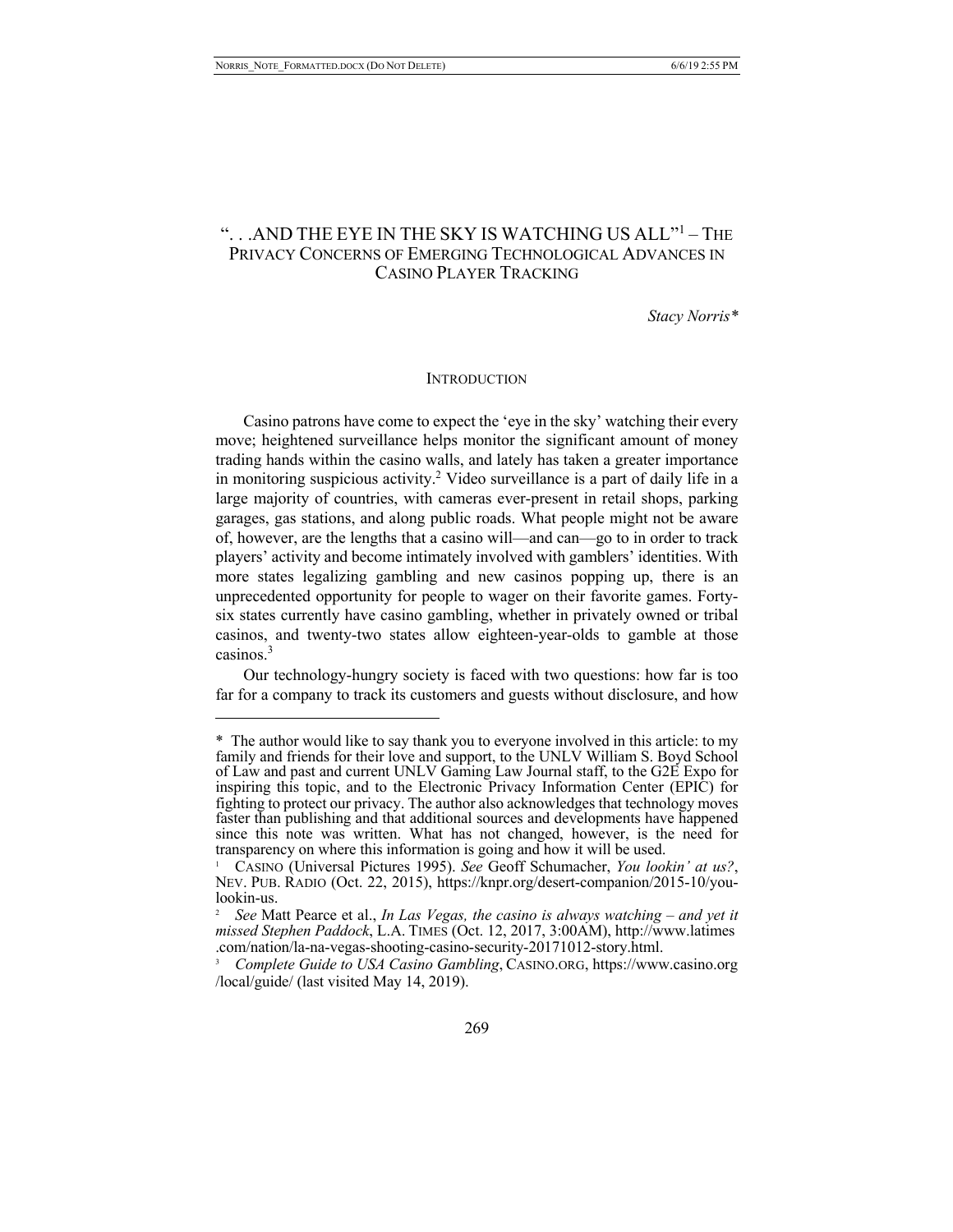$\overline{a}$ 

# 270 *UNLV GAMING LAW JOURNAL* [Vol. 9:269

much of this tracking is within the scope of the United States Constitution?

Casinos initially began tracking players to monitor levels of play and to reward those who gambled the most money ("high-rollers") at the casino.<sup>4</sup> This tracking has evolved into a method of creating a personalized experience for consumers while tiptoeing around the privacy line by collecting vast and varied information on unknowing guests and visitors.<sup>5</sup>

Part two of this Note will address the history of player tracking in casinos. Part three will address proposed technological advancements in player tracking and the emergence of futuristic methods of assessing player behavior, mood, and personal characteristics. Part four will address the constitutional issues, and whether these advancements in player tracking are or have the capacity to violate the Fourth or Fifth Amendments. Finally, part five will address how to balance the casino's interests and people's liberties and provide suggestions for how to achieve that balance. There is no easy answer in the debate of privacy versus technological advancements. This note will address the benefits and detriments of new technologies and will finish by proposing legislation to protect personal information in this new age of technology.

#### I. CASINOS TRACK YOUR EVERY MOVE, FOR THEIR BENEFIT AND YOURS

When one thinks of 'player tracking' as related to casinos, what comes to mind? Anyone who has been in a casino would likely think of the rewards card offered by casinos. Generally, in exchange for nothing more than a scan of one's driver license, the casino rewards center will turn a visitor into a card-carrying loyal patron.<sup>6</sup>

By using that card in slot machines and presenting it at table games, a player can accrue points through every dollar spent gambling, perhaps even earning a higher rewards level due to particularly robust play.<sup>7</sup> Behind the scenes, however, the casino is using that rewards card to track "which machines you played, how long you played them, coin-in (the amount you bet) and coin-out (the amount you won)" in addition to taking your driver's license information

<sup>4</sup> John Acres, *How Player Tracking Was Invented*, CASINO ENTERPRISE MGMT., Oct. 2006, *republished at* ACRES http://acres4.com/how-player-tracking-was- invented-by-john-acres/.

<sup>5</sup> *Id. See also* John G. Brokopp, *How much do casinos know about you?*, NWI.COM (Sept. 28, 2012), http://www.nwitimes.com/entertainment/columnists/john-brokopp/ how-much-do-casinos-know-about-you/article\_91e19c4b-f40e-58e3-8e66- 1902856a3c1d.html.

<sup>6</sup> *See my BoardingPass Official Rules,* STATION CASINOS, https://www.sclv.com/ MyBoardingPass/BoardingPassRules (last visited May 14, 2019).

<sup>7</sup> *See id*. *See also my BoardingPass Help & FAQ,* http://www.sclv.com/My BoardingPass/FAQ (last visited May 16, 2019). For example, Station Casinos has five levels for their "Boarding Pass," ranging from the entry level "Preferred" to elite "Chairman" for those who have accrued 300,000 or more credits.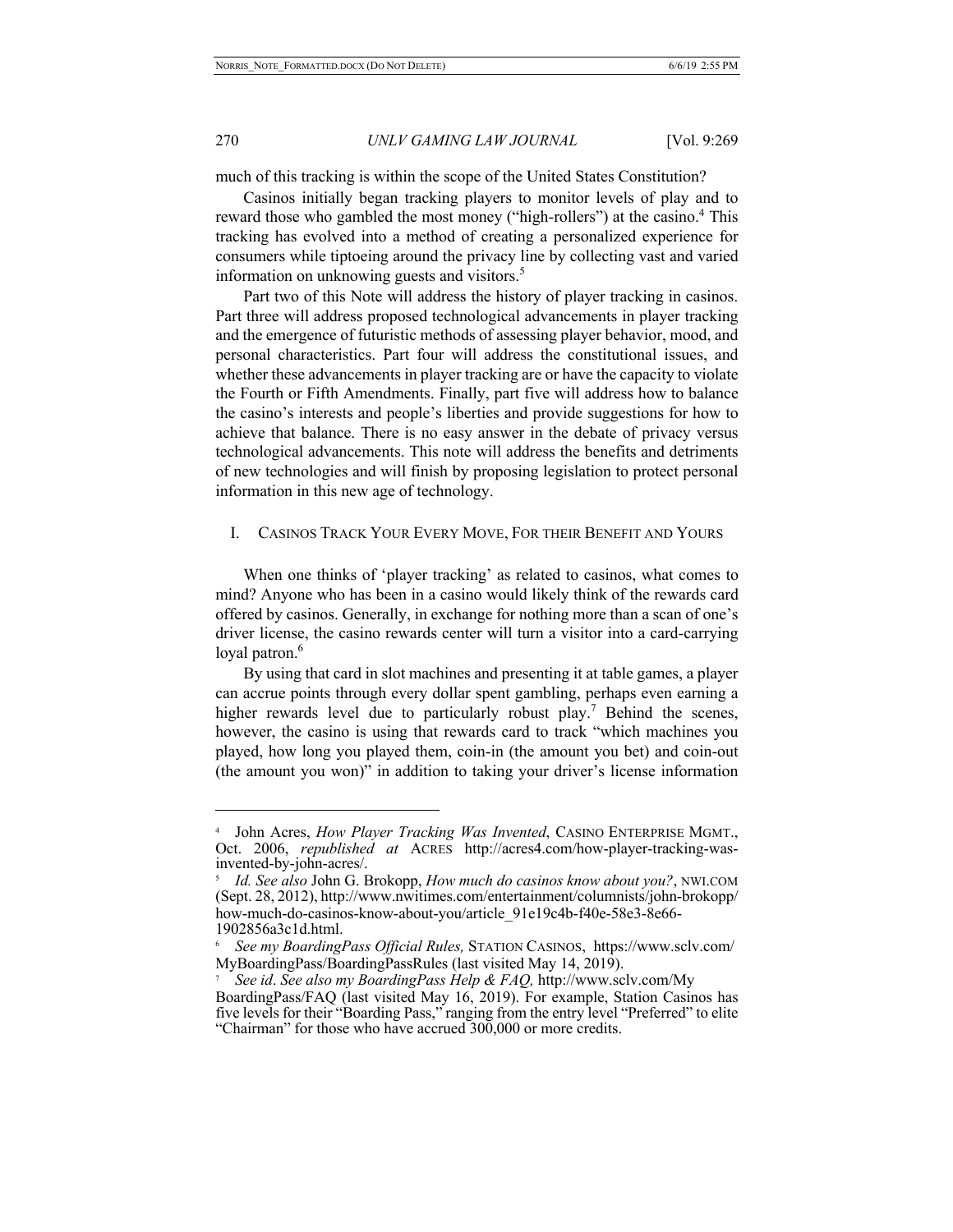and "match[ing] it against third-party demographic data and tell[ing] whether a patron has kids or how much he makes per year."8 This section will address the history of player tracking, as well as the current technology used by casinos to identify, monitor, and market to players.

#### *A. History of Casino Player Tracking*

Player tracking began in the 1960s and 1970s at the Harrah's Reno, in Reno, Nevada, where players received a paper coupon for every twenty dollars they gambled in slot machines.<sup>9</sup> The tickets, a tangible form of the points accrued today by casino patrons on their players cards, "could be exchanged for prizes such as toasters, transistor radios, and televisions at a redemption booth set up in the casino's basement."<sup>10</sup> This system evolved into slot machines adopting "automatic ticket dispensers" to remove the human ticket-giver element and automatically issue tickets to gamblers for every fifty dollars they put in the machine.<sup>11</sup>

John Acres, a former slot machine repairman who founded Electronic Data Technologies (EDT) in 1981, is one of the forefathers of player tracking.<sup>12</sup> EDT sold ticket dispensers to casinos in Las Vegas, but Acres quickly realized that the technology was insufficient for casinos' needs and too costly in comparison to their return.<sup>13</sup> A visit to a South African casino changed Acres' course, as it was there that he first experienced the use of plastic cards as keys to enter hotel rooms.14 This discovery, coupled with his observation of the advanced technology in the children's toy "Speak & Spell,"<sup>15</sup> led Acres and EDT to develop the first method of tracking players' slot machine usage through "loyalty cards."<sup>16</sup>

Acres next big step was the development of progressive jackpots,  $17$  and before long other companies and forward-thinkers were moving into the field. In 1986, emerging powerhouse International Gaming Technology (IGT), whose focus previously had been on video lottery games and slot machine distribution,

John G. Brokopp, *How much do casinos know about you?*, NWI.COM (Sept. 28, 12), http://www.nwitimes.com/entertainment/columnists/john-brokopp/how-2012), http://www.nwitimes.com/entertainment/columnists/john-brokopp/hom-<br>much-do-casinos-know-about-you/article\_91e19c4b-f40e-58e3-8e66-1902856a3 c1d.html; Kim Nash, *Casinos hit jackpot with customer data*, CNN.COM, (July 3, 2001, 8:59 AM), http://www.cnn.com/2001/TECH/industry/07/03/casinos.crm.idg/.

 $^{9}$  Acres, *supra* note 4.

<sup>10</sup>*Id*. 11 *Id*. 12 *See* Adam Tanner, *House of Cards*, WORTH (Feb. 1, 2014), http://www.worth .com/house-of-cards/.

<sup>13</sup> *See* Acres, *supra* note 4.

<sup>14</sup>*Id*. 15 *Id*. 16 *See* Tanner, *supra* note 12.

<sup>17</sup> Acres, *supra* note 4.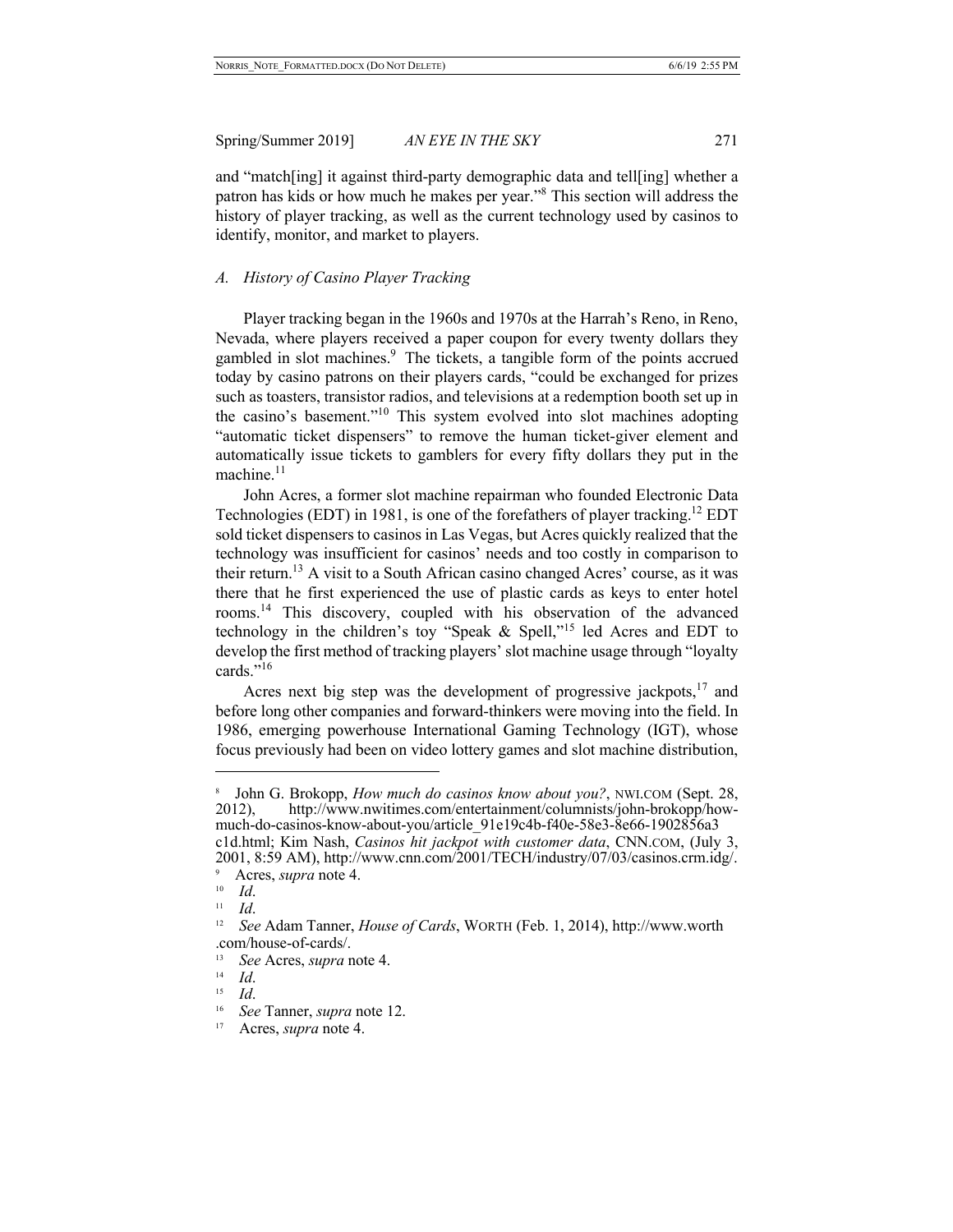established Megabucks, "a progressive slot machine linking Nevada casinos via phone line with a giant computer at IGT headquarters."<sup>18</sup> Soon after, other major players entered the scene, with Konami Gaming developing the "Konami Casino Management System, or KCMS" to apply contemporaneous player tracking and analysis.<sup>19</sup>

## *B. Emergence of Heightened Surveillance*

Video surveillance has become a way of life around the globe, as countries and businesses alike have found benefit to monitoring activities to curb illegal activity, track individuals, and provide day-to-day operations oversight.

In London, England, 500,000 cameras surround the city to keep citizens safe and address security threats.<sup>20</sup> In the United States, cities have benefitted from surveillance systems on streets to identify criminals (e.g., the suspects in the Boston Marathon bombing) and in assisting police forces with "put[ting] more eyes on the streets."<sup>21</sup>

The casino industry was one of the first industries to adopt video surveillance technology in the 1960s and 1970s.<sup>22</sup> They began to employ surveillance for many purposes, including: (1) to catch cheaters; (2) to catch thieves; and, (3) to a lesser degree, to maintain safety of guests and employees.<sup>23</sup> Closed circuit television, or CCTV, surveillance in casinos was a huge breakthrough in allowing security a bigger picture of the casino floor than they would have walking the floor.<sup>24</sup> Cameras enabled casino security to monitor patterns of suspicious behavior "among thieves, cheats and dishonest employees" to prevent and detect "pick pocketing, employee theft, and card cheats."<sup>25</sup> However, this technology was not without its flaws: early casino surveillance in the late 1970s involved "cameras housed 'in bubbles the size of large black beach balls. They

<sup>18</sup> *See* Bill O'Driscoll, *Timeline: The IGT Story*, RENO GAZETTE J. (July 17, 2014, 3:05 PM), http://www.rgj.com/story/money/business/2014/07/16/timeline-igt-years /12728037/.

<sup>19</sup> Carolan Pepin, *Player Tracking: You've Come a Long Way, Baby*, GLOBAL GAMING BUS. MAG. (May 25, 2011), https://ggbmagazine.com/article/player- tracking-youve-come-a-long-way-baby/.

<sup>20</sup> *See* Jackie Valley, *You're Being Watched: Inside Las Vegas' Surveillance Culture*, LAS VEGAS SUN (Oct. 5, 2014), https://lasvegassun.com/youre-being-<br>watched/.

<sup>21</sup> *Id.*

<sup>&</sup>lt;sup>22</sup> Jennifer, *Security Cameras in Gaming*, VIDEOSURVEILLANCE.COM (Dec. 19, 2006, AM),  $7:2\bar{8}$ 

https://www.videosurveillance.com/blog/industry/hospitality/security\_cameras\_in\_ gaming.asp.

<sup>23</sup> *See* Jesse Davis West, *Is Biometric Surveillance Set To Replace Traditional Surveillance In Casinos?*, FACEFIRST (June 13, 2017), https://www.facefirst.com/ blog/biometric-surveillance-set-replace-traditional-surveillance-casinos/. 24 *Id.*

<sup>25</sup> Jennifer, *supra* note 22.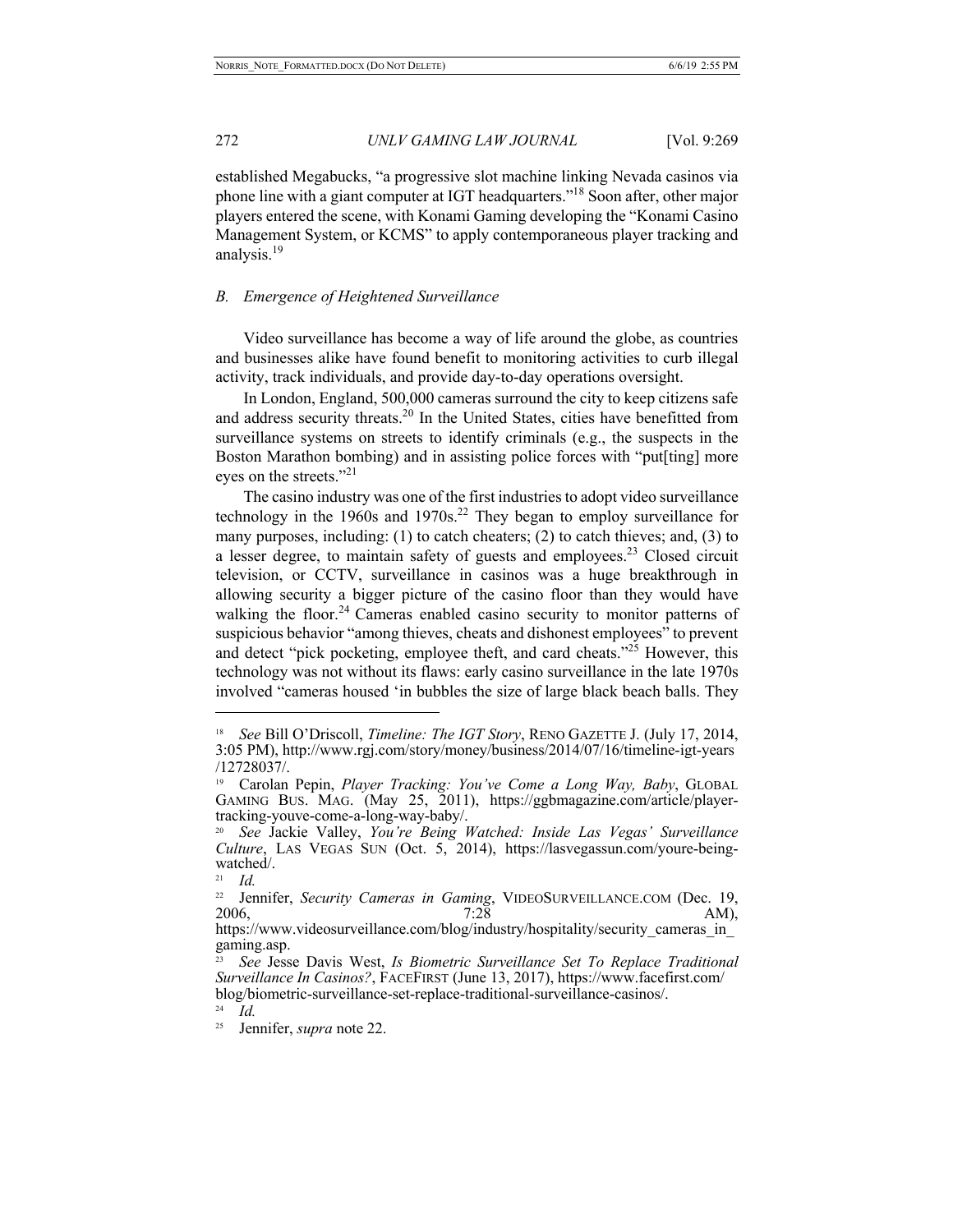moved about two degrees a second. A little old lady with a walker could outrun the cameras."<sup>26</sup>

Since the 1970s, the technology of cameras and recording has evolved from VHS to digital, HD, and wireless—and has allowed for better quality footage, ease of video storage, and a closer zoom.<sup>27</sup> Casino surveillance cameras can even detect infrared beams that could not normally be seen.<sup>28</sup> Today's camera systems involve "360-degree, high definition cameras that record with so much clarity that surveillance operators can zoom in after the fact," and "tracking software to follow certain people through the casino."<sup>29</sup>

## *C. Casino Player Tracking Today and Proposed New Technology—the Future is Now*

Technological advancements in video surveillance, biometrics, and other varying means to identify and track people have reached an almost Orwellian level of intrusiveness. Indeed, "[w]ith the advent of smartphones and widespread surveillance cameras, no conversation or movement in the public sphere can be considered private."30 Once the stuff of science fiction, facial recognition is now prevalent in an increasing number of products—from the new generation of iPhones which implement facial recognition to allow users to unlock their phone by holding it to their face, $31$  to Facebook's "largest biometric database in the world" of photos submitted by users, which it uses to prompt users to tag their friends in uploaded photos.<sup>32</sup> Developers in China have even begun working on systems where people can purchase tickets, provide access to apartments, and

<sup>26</sup> J. Freedom du Lac, *At Maryland Live Casino, relentless surveillance operation targets cheats, thieves*, WASH. POST (Feb. 22, 2014), https://www.washington post.com/local/at-maryland-live-casino-relentless-surveillance-operation-targets- cheats-thieves/2014/02/22/e772bbd8-900a-11e3-b46a-5a3d0d2130da\_story.html. .

<sup>27</sup> *See* Jennifer, *supra* note 22.

<sup>28</sup> *See* Daintry Duffy, *Casino Surveillance at Mohegan Sun: Two of a Kind*, CSOONLINE.COM (Oct. 1, 2003, 8:00 AM), https://www.csoonline.com/article/ 2116673/loss-prevention/casino-surveillance-at-mohegan-sun—two-of-a- kind.html.

<sup>29</sup> Freedom du Lac, *supra* note 26.

<sup>&</sup>lt;sup>30</sup> Alan Greenblatt, *Our Surveillance Society: What Orwell and Kafka Might Say*, NPR (June 8, 2013, 3:31 PM), https://www.npr.org/2013/06/08/189792140/our-surveillance-society-what-orwell-and-kafka-might-say.

See Kif Leswing, *Apple just released new information about how facial recognition on the iPhone X works,* BUS. INSIDER (Sept. 27, 2017, 12:00 PM), http://www.businessinsider.com/apple-new-details-iphone-x-facial-recognition- works-2017-9.

<sup>&</sup>lt;sup>32</sup> Martin Kaste, *A Look Into Facebook's Potential To Recognize Anybody's Face*, NPR (Oct. 28, 2013, 3:38 AM), https://www.npr.org/sections/alltechconsidered/ 2013/10/28/228181778/a-look-into-facebooks-potential-to-recognize-anybodys- face.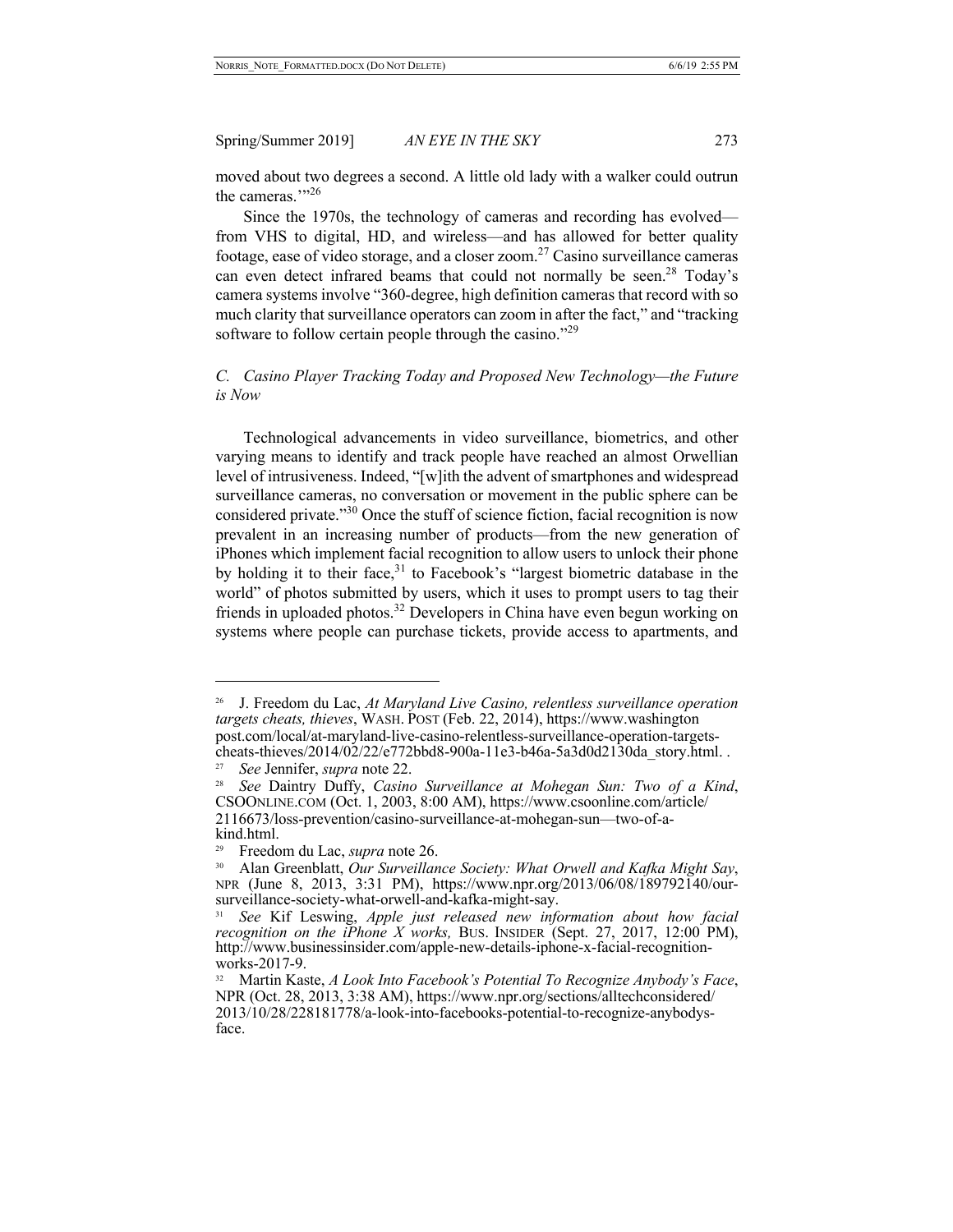pay at restaurants by just showing their face.<sup>33</sup>

Casinos began using facial recognition technology around the turn of the century.34 It was introduced as far back as 1994 at the Bally's Las Vegas casino in Las Vegas, but the technology at that time was not advanced enough to follow a person nor to identify faces unless the person looked straight at the camera.<sup>35</sup> By the early 2000s, facial recognition had become a staple at casinos, and today the technology has advanced enough that some developers boast they can identify someone through facial recognition with fifty-five percent accuracy, despite the person's face being obscured with "a hat, scarf, and glasses," and sixty-nine percent accuracy "when just glasses were removed."<sup>36</sup>

By 2006, the Surveillance Information Network (SIN) contained 2,500 photographic records of "known cheats and hustlers" shared with casinos around the world.<sup>37</sup> By 2016, Biometrica—the company responsible for compiling the SIN—reported that they could "give subscribers the ability to run operational real-time facial recognition scans of any individual on their property against a law enforcement-verified database of criminals numbering in the millions."<sup>38</sup> Biometrica operates a global "security and surveillance operations center" out of Las Vegas and allows near-real-time mobile search access to their database of known criminal profiles, so casinos can quickly assess any criminal threats.<sup>39</sup>

"Biometrics" refers to the method of identifying persons through scanning a part of the human body possessing unique characteristics: "For identification, an image is run against a database of images. For authentication, an image has to be accessed from the device to confirm a match. The latter is typically used for unlocking computers, phones, and applications."40 This can include fingerprint, facial, and iris scans; speech patterns; "heartbeat data"; "how you walk and type"; and "the uniqueness of vascular patterns in the eyes or even a person's specific gait.  $\ldots$ <sup>141</sup>

41 *Id.*

<sup>33</sup> *See* Will Knight, *Paying with Your Face: 10 Breakthrough Technologies*, MIT TECH. REV. (Feb. 22, 2017), https://www.technologyreview.com/s/603494/10- breakthrough-technologies-2017-paying-with-your-face/.

<sup>34</sup> *See* Dan Koeppel, *Casino hackers*, CNN.COM (Oct. 23, 2006, 1:30 PM), http://www.cnn.com/2006/TECH/07/13/popsci.gambling/.

<sup>35</sup> *See* Valley, *supra* note 20.

<sup>36</sup> Jamie Condliffe, *Facial recognition is getting incredibly powerful, and even more controversial*, BUS. INSIDER (Sept. 8, 2017, 8:07 PM), http://www.business insider.com/facial-recognition-controversy-improvement-2017-9.

<sup>37</sup> *See* Koeppel*, supra* note 34.

<sup>38</sup> *Law Enforcement,* BIOMETRICA SYSTEMS INC, https://biometrica.com/law enforcement/ (last visited May 14, 2019).

<sup>39</sup> *SSIN (Security & Surveillance Information Network),* BIOMETRICA, https://bio metrica.com/products/ssin/ (last visited May 14, 2019).

<sup>40</sup> April Glaser, *Biometrics Are Coming, Along With Serious Security Concerns*, WIRED (Mar. 9, 2016, 11:00 AM) https://www.wired.com/2016/03/biometrics- coming-along-serious-security-concerns/.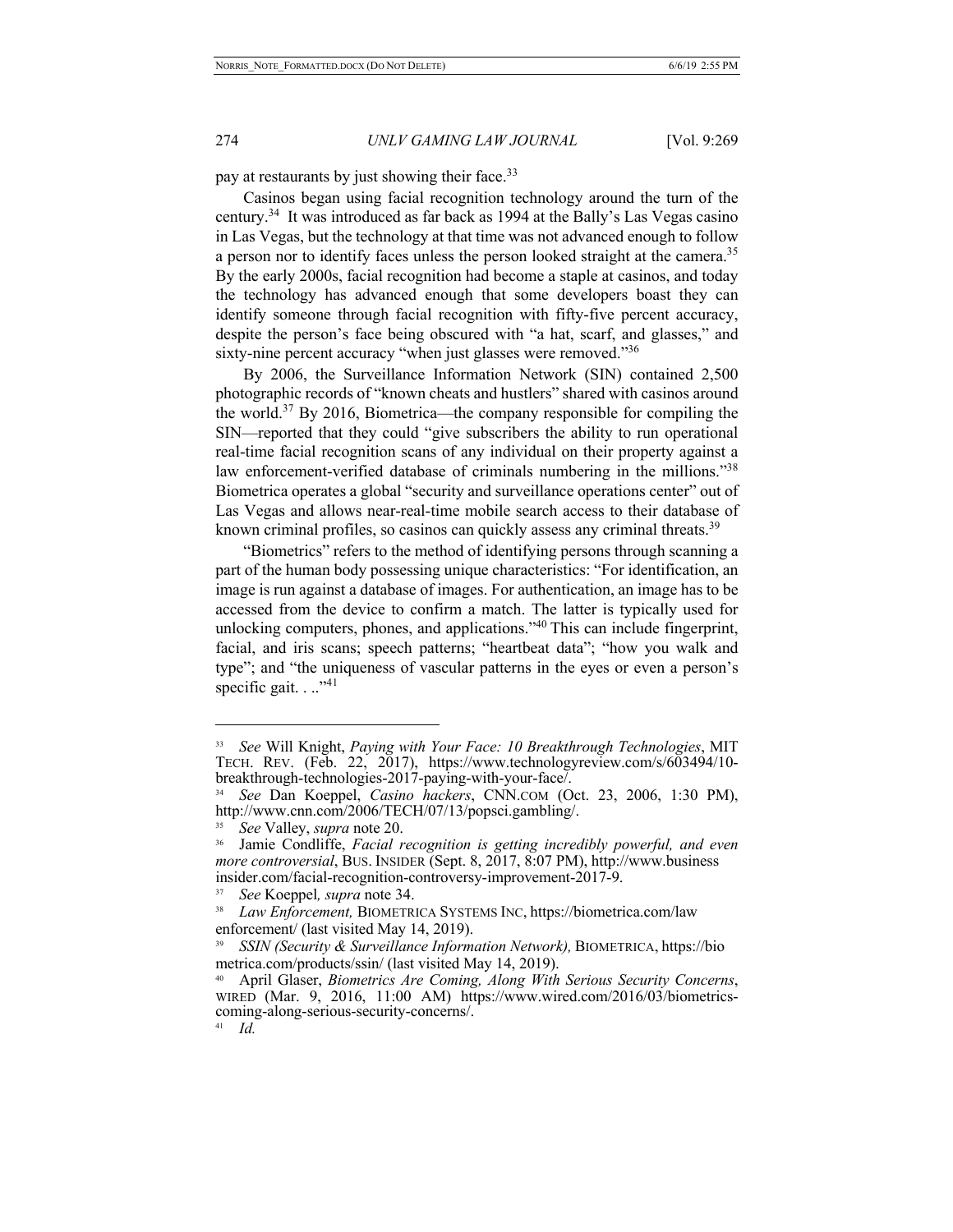Through technological advancements in biometrics, casinos and developers have been working to incorporate this heightened identification into slot machine technology. In 2009, U.S. patent number 7,506,172 was issued for IGT for a "[g]aming device with biometric system."<sup>42</sup> This "gaming device" would incorporate a biometric fingerprint scan on the machine that could either compare information with an inserted card to verify the user's identity or "[t]he biometric data may be sensed through the button, meaning that the actuation of the button for a particular game function also actuates the biometric device, even if it is physically separated from the button. For example, a separate facial scan device could be actuated as the player initiates the game. . .."<sup>43</sup>

Further, in 2017 the U.S. Patent and Trademark Office (USPTO) issued patent number 9,754,445 to Tennessee-based Video Gaming Technologies, Inc. for a "[s]tress detecting input device for a gaming machine[.]"<sup>44</sup> This patent is for a slot machine with an "input device comprising a sensor configured to measure the interaction of the player with the input device" through biofeedback—"the processor is further programmed to execute a mental state calibration phase. . .collecting measured data from the sensor for a defined period of time; associating gaming events that correspond to the interaction of the player;. . .[and] determining a median mental state threshold for the player for each of the associated gaming events."<sup>45</sup> In another science-fiction-like twist, this patent is for technology that will detect "a level of stress; a level of positive excitement; a level of negative excitement; a level of depression; a level of boredom; and a level of intoxication" through collection of "biofeedback data" via "infrared cameras, pupil scanners, body movement scanners, body temperature sensors, blood pressure sensors, pulse sensors," and more.<sup>46</sup> Monitoring this data, according to the patent, will allow the machine to determine if "the player is stressed and/or his/her stress level is rising," and respond accordingly: "[A] message may appear that says 'Congratulations!! Take a few deep breaths and enjoy this moment!'" or the machine may provide a message with an option to take a break if it senses a player may be depressed.<sup>47</sup>

### *1. Proposed New Technology for Facial Recognition*

With great technological advancements come great setbacks and controversies. Facial recognition technology might not be ready for widespread implementation, as facial recognition cameras around Los Angeles have

<sup>&</sup>lt;sup>42</sup> U.S. Patent No. 7,506,172 (filed Jan. 7, 2002).

*Id.* 

<sup>&</sup>lt;sup>44</sup> U.S. Patent No. 9,754,445 (filed Dec. 31, 2013).

 $\frac{45}{46}$  *Id*.

<sup>46</sup> *Id*.

<sup>47</sup> *Id*.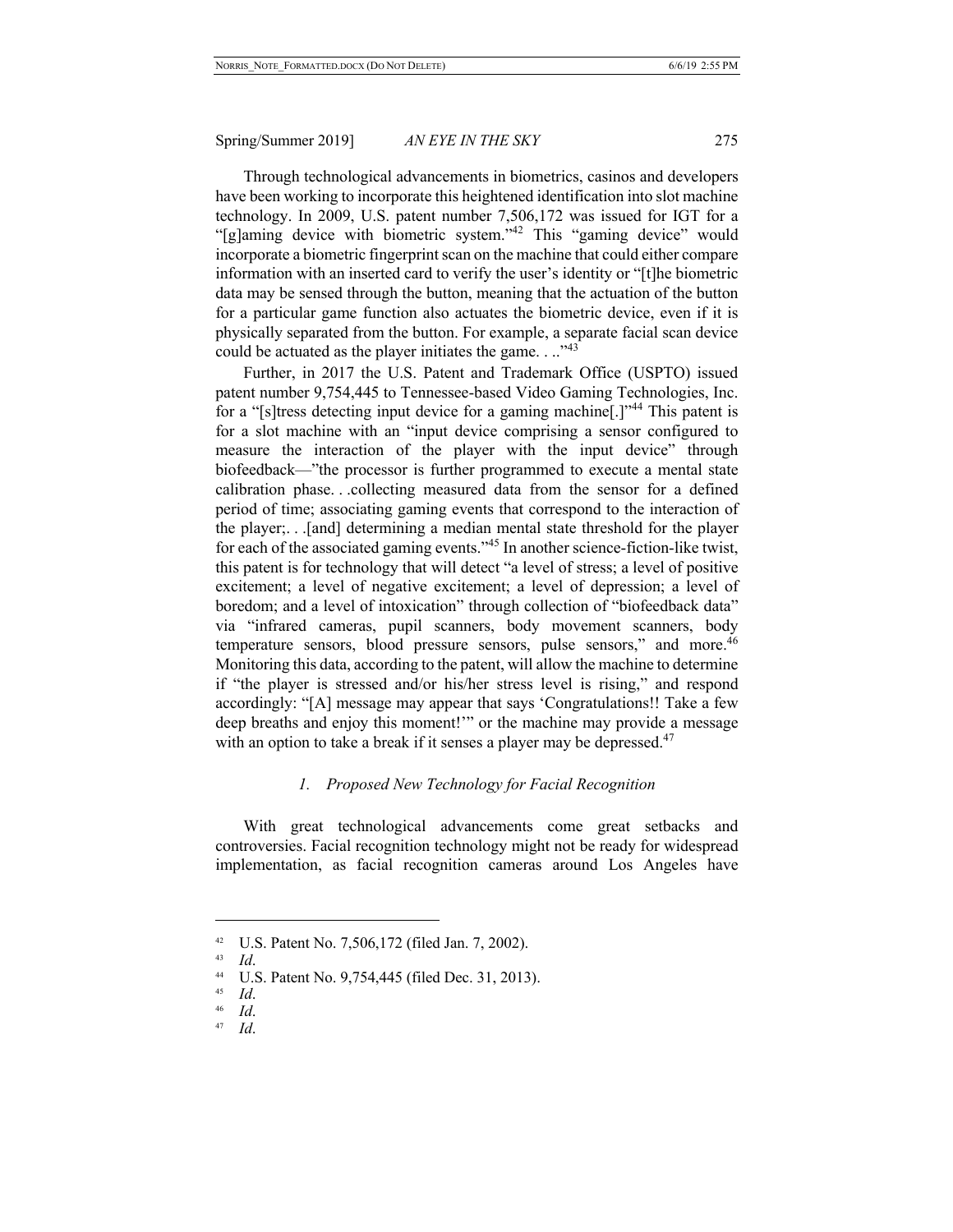performed poorly on correctly identifying African Americans.48 This flaw could result in "innocent citizens being marked as suspects in crimes,"49 and misidentifying persons based on facial scans seems to negate the whole purpose of these systems. In a casino setting, this could lead to an innocent person being misidentified as a problem gambler or thief, which could lead to greater liability for casinos using this software if that information is then used against the customer. Arrests, public dissemination of private information, and the use of undisclosed personal information of a guest or their associates could severely and permanently impact the lives of innocent people simply out to have a good time.

In September 2017, news hit that a Stanford University study determined that artificial intelligence and "deep neural networks" can correctly identify a person's sexual orientation from photos with an eighty-one to ninety-one percent accuracy.<sup>50</sup> Studies have also been run on identifying criminals versus noncriminals through facial identification, and it's been suggested that eventually AI could be used to identify "other qualities, such as IQ or political leaning."<sup>51</sup> While this technology is still in development, casinos could conceivably use this additional identifying information to better classify, market to, and provide customized experiences for their players.<sup>52</sup>

Artificial intelligence that can detect your emotions and engagement level is also being perfected in the realm of video games.<sup>53</sup> Developer Affectiva has been working on technology dubbed "Emotion AI" to "humanize technology," allowing it to "respond to users' emotions in real time."54 Affectiva's "Emotion Software Development Kit" works through use of a webcam or other recording device that can "identify key landmarks on the face. . .then analyze pixels in those regions to classify facial expressions. . .. Combinations of these facial expressions are then mapped to emotions."<sup>55</sup> In video games, this technology can

<sup>48</sup> *See* Clare Garvie & Jonathan Frankle, *Facial-Recognition Software Might Have a Racial Bias Problem*, THE ATLANTIC (Apr. 7, 2016), https://www.theatlantic.com/ technology/archive/2016/04/the-underlying-bias-of-facial-recognition-<br>systems/476991/.

 $\frac{49}{50}$  *Id.* 

<sup>50</sup> Condliffe, *supra* note 36. *See also* Heather Murphy, *Why Stanford Researchers Tried to Create a 'Gaydar' Machine,* N.Y. TIMES (Oct. 9, 2017), https://www.ny times.com/2017/10/09/science/stanford-sexual-orientation-study.html.<br><sup>51</sup> Condliffe, *supra* note 36.<br><sup>52</sup> *See* Natasha Dow Schüll, *The Touch-Point Collective: Crowd Contouring On* 

*The Casino Floor*, LIMN (Mar. 2012), https://limn.it/articles/the-touch-pointcollective-crowd-contouring-on-the-casino-floor/.

<sup>53</sup> *See* Kevin Murnane, *Gaming: 'Nevermind' Reads Your Mind And Adapts To Your Emotions*, FORBES (Mar. 3, 2016 10:00 AM), https://www.forbes.com/sites/ kevinmurnane/2016/03/03/gaming-nevermind-reads-your-mind-and-adapts-toyour-emotions/#53c17ef87c10.

<sup>54</sup> *SDK*, AFFECTIVA, https://www.affectiva.com/product/emotion-sdk/ (last visited May 14, 2019).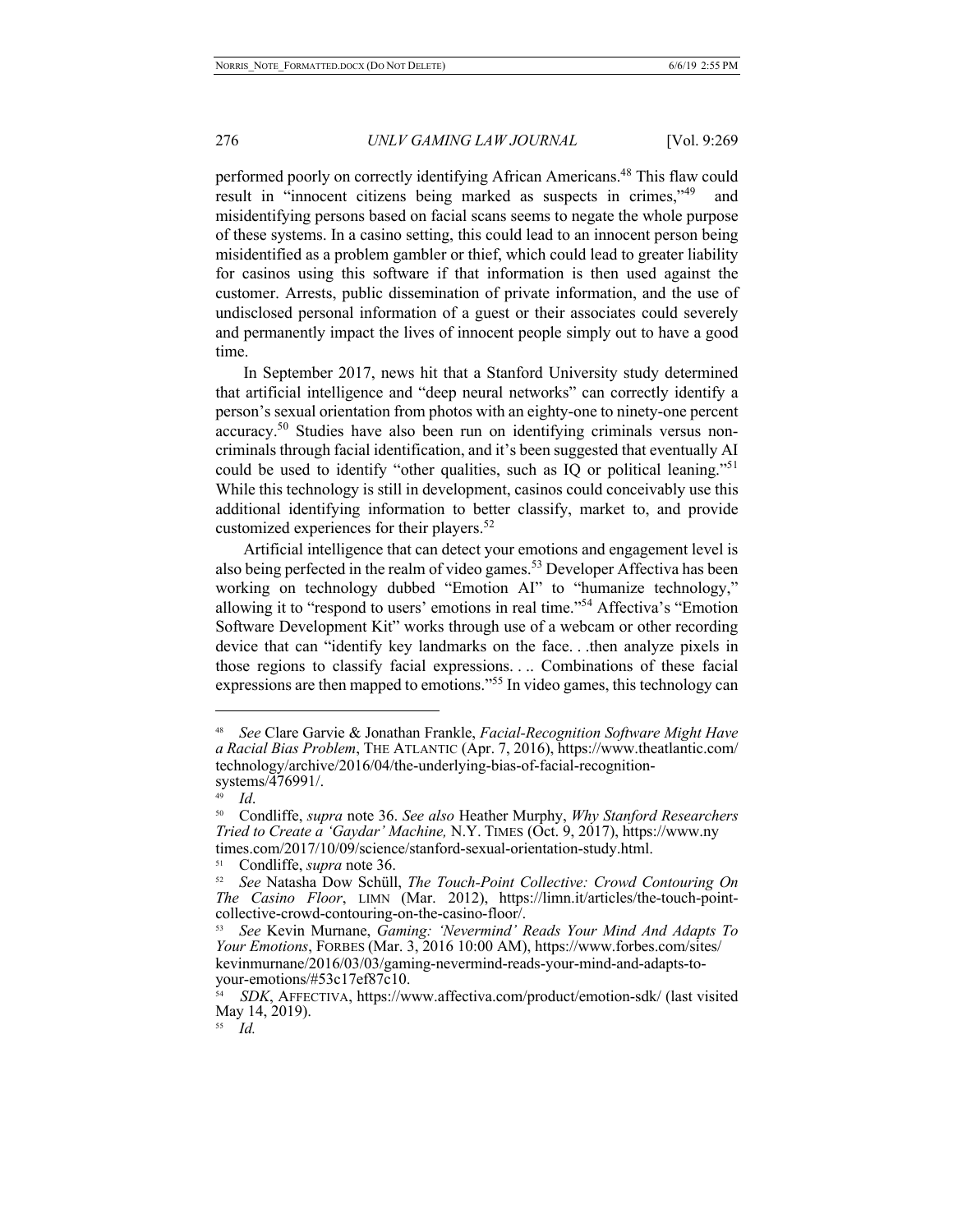create a different playing experience for each player playing the same game, with those who appear scared or hesitant getting a more intense experience than those who are not engaging as much.<sup>56</sup>

Affectiva's software combined with a slot machine could lead to the casino monitoring engagement with the machine, and providing bonuses or tweaking the odds of a payout in order to keep the player interested.<sup>57</sup> Additionally, this software can "identify 7 emotions, 20 expressions and 13 emojis" and "detects emotion on individual faces as well as for groups of  $20+$ ."<sup>58</sup> A casino could potentially use this software to monitor passing customers' interest or disinterest for the machine to better track machine preference in individuals.

## II. AT WHAT POINT DO THESE TECHNOLOGICAL ADVANCEMENTS VIOLATE CONSTITUTIONAL RIGHTS OR CONSTITUTE AN INVASION OF PRIVACY?

The Fifth Amendment of the United States Constitution guarantees that no person shall be "deprived of life, liberty, or property, without due process of law<sup>[1]</sup>.<sup>59</sup> These due process rights have been applied to the individual states as well through the Fourteenth Amendment.<sup>60</sup> Additionally, the Fourth Amendment guarantees citizens the right "to be secure in their persons, houses, papers, and effects, against unreasonable searches and seizures<sup>[1]</sup><sup>161</sup> The United States Constitution guarantees these rights to citizens against federal or state government action, but what about the actions of private industries such as casinos?

Some states have enacted laws classifying casino operations as state action by developing casino control commissions to set requirements for casinos and oversee their operations.<sup>62</sup> Prior to the opening of the first casinos in their state, Ohio amended its state constitution by adding Article XV, Section (6)(C)(4), creating the "Ohio casino control commission" to "ensure the integrity of casino gaming" and empowering the Commission to approve minimum surveillance standards, and set requirements for development of a surveillance system plan.<sup>63</sup>

The United States Supreme Court vacillates in its position of declaring privacy as a constitutional right. While the Supreme Court still applies *Griswold v. Connecticut*<sup>64</sup> to state impositions on personal privacy and habits, recent cases

<sup>56</sup> *See* Murnane, *supra* note 53.

<sup>57</sup> *See* Matt Richtel, *From the Back Office, a Casino Can Change the Slot Machine in Seconds*, N.Y. TIMES (Apr. 12, 2006), https://www.nytimes.com/2006/04/12/ technology/from-the-back-office-a-casino-can-change-the-slot-machine-in.html.

<sup>58</sup> AFFECTIVA, *supra* note 55.

 $^{59}$  U.S. CONST. amend. V.

 $^{60}$  *See id.* amend. XIV.

Id. amend. IV.

<sup>62</sup> *See, e.g.*, OHIO CONST. art. XV,  $\S 6(C)(1)$ .

<sup>63</sup> *See id.* art. XV, § 6(C)(4). *See also* OHIO REV.CODE ANN. § 3772.03 (West 2018).

<sup>64 381</sup> U.S. 479 (1965).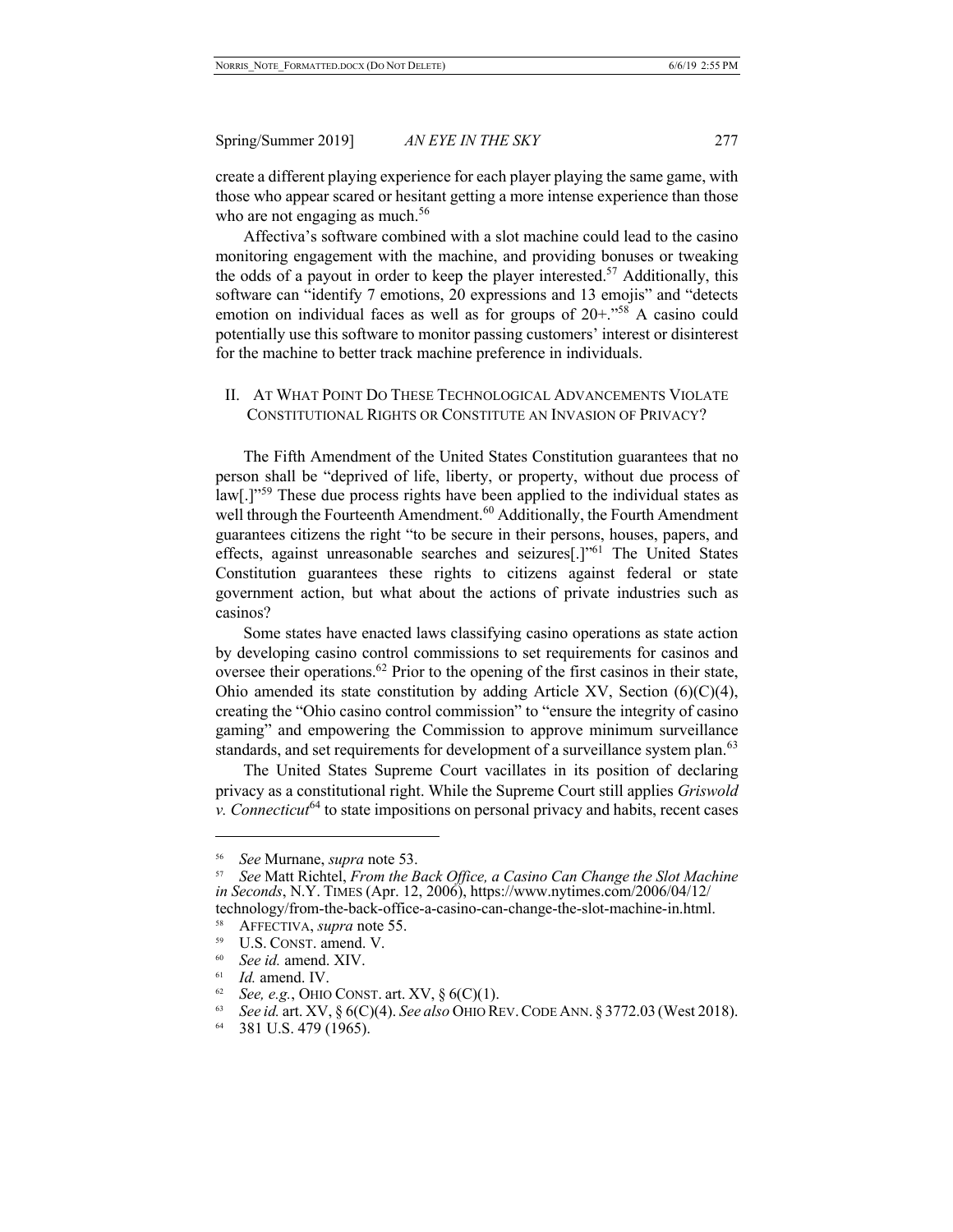involving a person's privacy from their employer have found that any state or industry interest in the alleged privacy violation is sufficient to justify its existence.<sup>65</sup> In *Minnesota v. Carter*, the Supreme Court held that an expectation of privacy must be reasonable in order for a defendant's conduct to invoke Fourth Amendment protections.<sup>66</sup> Further, in *United States DOJ v. Reporters Comm. for Freedom of the Press*, the Court held that an individuals' privacy interest in their criminal history "rap sheet" (compiled by the DOJ on the Medico family of "organized crime figures") took precedence over the Freedom of Information Act.<sup>67</sup> In that case, a third-party request by CBS News for government-compiled criminal information was an unwarranted privacy intrusion.<sup>68</sup>

#### *A. Constitutional Concerns of Collecting Personal Information?*

However, is withholding personal information a violation of the Fourth Amendment right to be free from searches and seizures, or even Fifth Amendment due process rights? In 1965, the U.S. Supreme Court determined that there is only a "zone of privacy" created between the Third, Fourth, Fifth, and Ninth Amendments regarding intrusion on *fundamental* rights (in that case, to protect the relations of married couples). $69$ 

The concept of privacy in unauthorized dissemination of photos or personal information is not a new one. Justice Louis Brandeis, at the time a student at Harvard Law School, wrote "The Right to Privacy" in 1890, touching on what he believed to be just as important as any other right guaranteed by the Constitution: "the right 'to be let alone.'"<sup>70</sup> As far back as 1890 there existed "unauthorized circulation of portraits of private persons[,]" "invasion of privacy by the newspapers," and idle gossip that invaded people's lives and privacy.<sup>71</sup> Justice Brandeis's proposal of a right to privacy came as a result of the technological advancements in photography, after Brandeis saw that "the latest advancements in photographic art [had] rendered it possible to take pictures surreptitiously," allowing photos to be taken without consent and published.<sup>72</sup> He further broke down this right as extending to the protection of "the unwarranted invasion of individual privacy[,]" and exempting persons who

<sup>65</sup> *See, e.g.*, Nat'l Aeronautics and Space Admin. v. Nelson, 562 U.S. 134, 157–59 (2011) (remanding for proceedings consistent with opinion that the collection of background information from government employees was a lawful government interest and not a violation of the Privacy Act).

<sup>66 525</sup> U.S. 83, 88 (1998) (citing Rakas v. Illinois, 439 U.S. 128, 143–44 (1978)). 67 *See* Dept. of Justice v. Reporters Comm. for Freedom of the Press, 489 U.S. 749,

<sup>762–65 (1989).</sup>

<sup>68</sup> *Id.* at 757, 771.

<sup>&</sup>lt;sup>69</sup> Griswold, 381 U.S. at 485–86 (emphasis added).<br><sup>70</sup> Samuel D. Warren & Louis D. Brandeis, *The Right to Privacy*, 4 HARV. L. REV. 193, 195 (1890).

<sup>71</sup> *Id.* at 195–96.

<sup>72</sup> *Id.* at 211.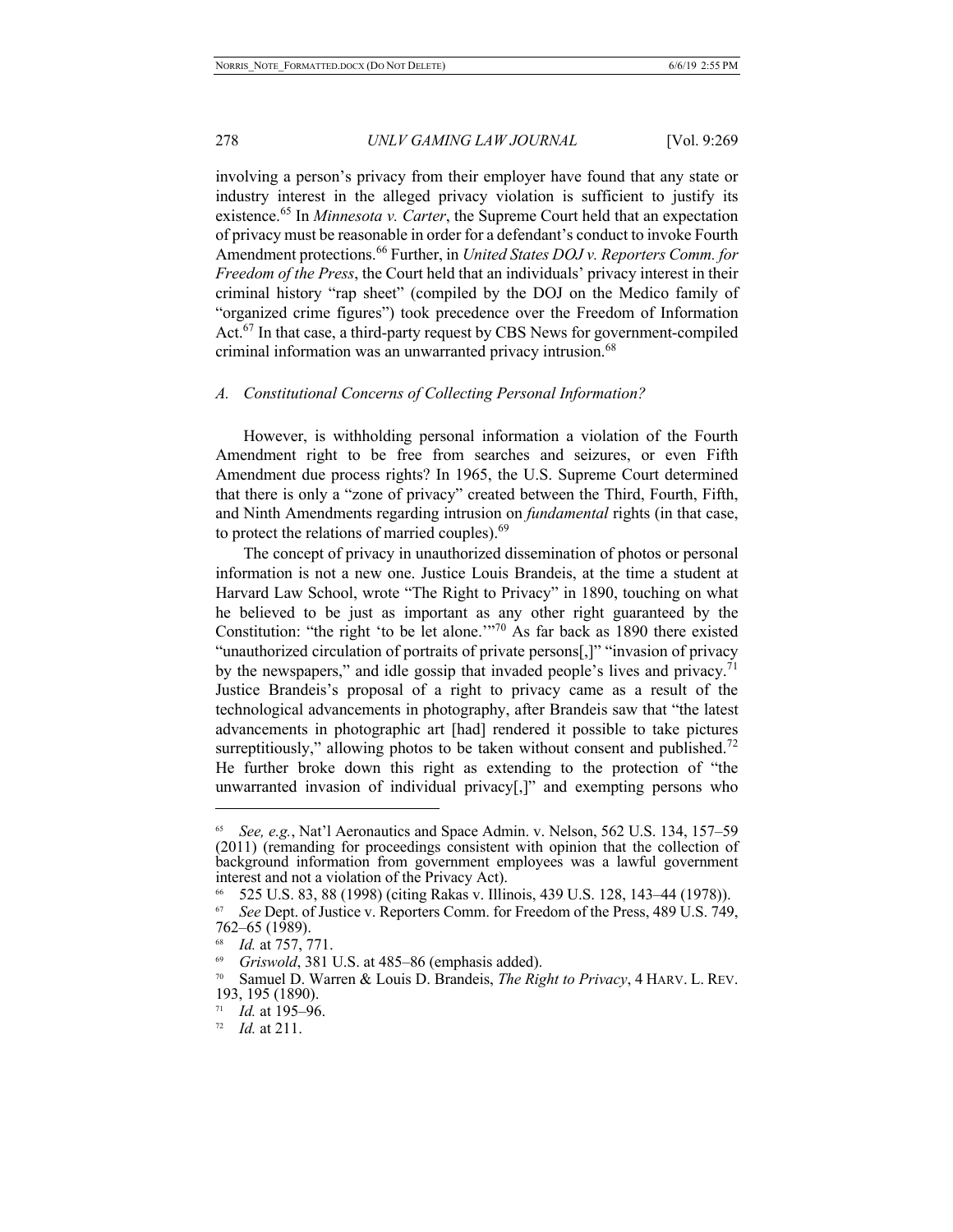choose to live their life in public, communications that would be "slander and libel[,]" oral publication, and information published with the individual's consent.<sup>73</sup> One has to wonder what Justice Brandeis would say of today's gossip magazines, surreptitious monitoring, $74$  and video surveillance.

In 1967, the U.S. Supreme Court held that a person had a right to be free from unreasonable search and seizure under the Fourth Amendment while making calls in a glass-enclosed telephone booth.75 In *Katz v. U.S.*, a criminal defendant was caught through the Federal Bureau of Investigation's tapping of his conversations while he used a telephone booth to unlawfully transmit wagering information.<sup>76</sup> In his majority opinion, Justice Stewart emphasized that this does not make telephone booths a "constitutionally protected area" with a "right to privacy."<sup>77</sup> He reworded the Fourth Amendment issue to broaden the scope of the right, stating that Katz had not "shed his right" to protection of his conversations "simply because he made his calls from a place where he might be seen[,]" noting that he "sought to exclude when he entered the booth. . .the uninvited ear."<sup>78</sup>

Advancements in biometrics within other fields have led to similar questions of constitutionality regarding the use of gained information for searches. The Supreme Court has interpreted the Fifth Amendment as "appl[ying] to compelled information that is of a testimonial or communicative nature[,]" and that "compelled production or displays of purely physical characteristics do not violate the Fifth Amendment's privilege."<sup>79</sup> Recently, courts have found it is not a violation of the Fifth Amendment for police to force suspects to unlock their phone through the fingerprint scanner or face scanner mechanisms.<sup>80</sup> Courts will likely continue to wrestle with this concept, seeing the biometric data as less testimonial than asking a suspect for their passcode, and balancing how the law treats something you know (a passcode) as being quite different than something you are (a biometric). $81$ 

 $^{73}$  *Id.* at 214–18.

<sup>74</sup> *See* Ronald Holden, *Okay, Alexa, Promise You Won't Spy On Me, Okay?*, FORBES (Mar. 29, 2017, 1:53 PM), https://www.forbes.com/sites/ronaldholden/2017/03/29/okay-alexa-promise-you- wont-spy-on-me-okay/#445e10f05905.

<sup>75</sup> *See* Katz v. United States, 389 U.S. 347, 361–362 (1967).

 $\frac{76}{77}$  *Id.* at 348.

 $\frac{77}{78}$  *Id.* at 349–50.

*Id.* at 352.

<sup>79</sup> Erin M. Sales, *The "Biometric Revolution": An Erosion of the Fifth Amendment Privilege to Be Free from Self-Incrimination*, 69 U. MIAMI L. REV. 193, 195 (2014). <sup>80</sup> *See* Cyrus Farivar, *Court rules against man who was forced to fingerprint-unlock his phone*, ARS TECHNICA (Jan. 18, 2017, 11:06 AM), https://arstechnica.com/techpolicy/2017/01/court-rules-against-man-who-was-forced-to-fingerprint-unlock-his-<br>phone/.

<sup>81</sup> *Id. See* Cyrus Farivar, *Woman ordered to provide her fingerprint to unlock seized iPhone*, ARS TECHNICA (May 2, 2016, 2:49 PM), https://arstechnica.com/tech-<br>policy/2016/05/should-the-govt-be-able-to-force-you-to-open-your-phone-with-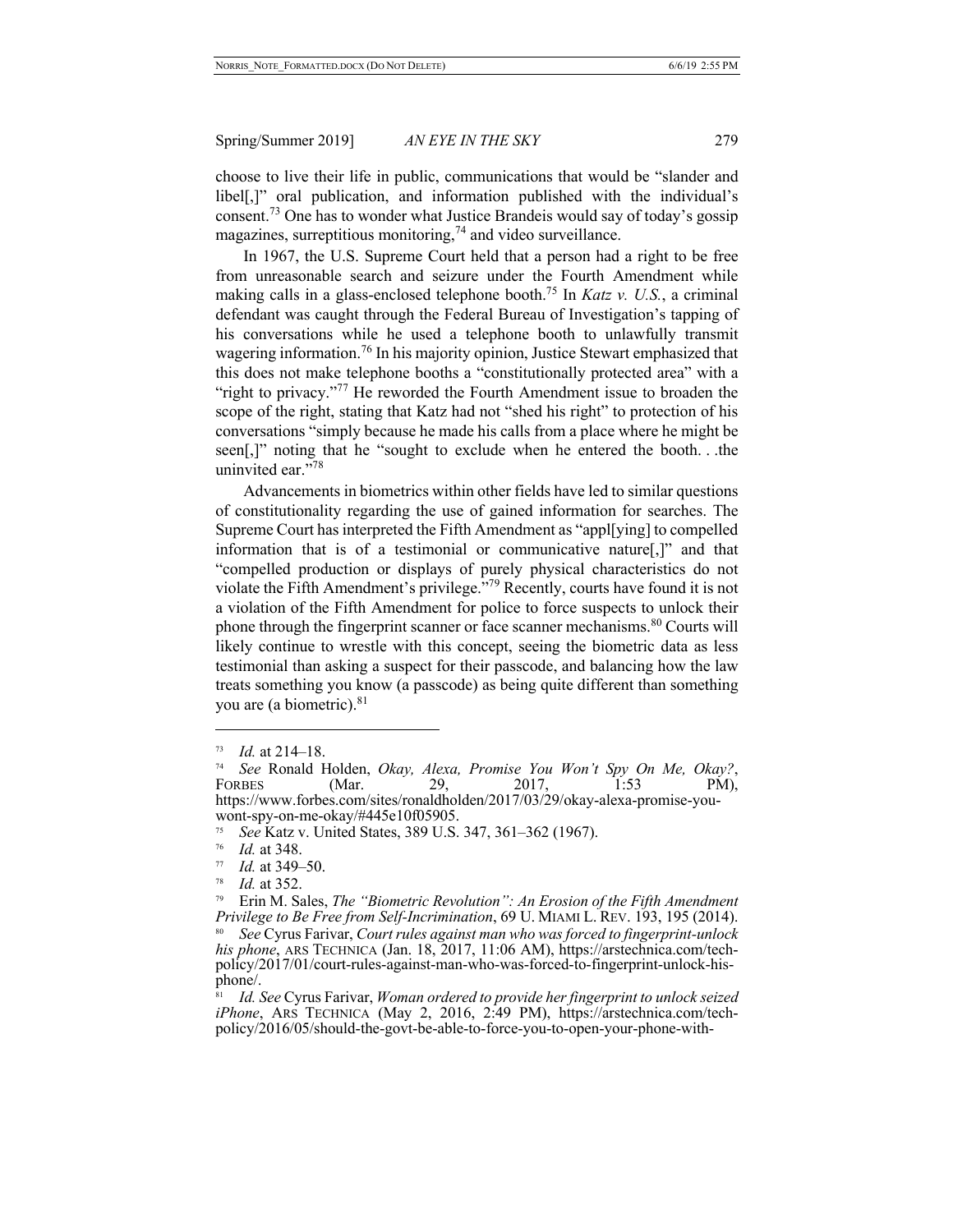#### *B. Are Casinos "State Actors" for Purposes of Constitutional Violations?*

There is also the issue of whether casinos can be considered state actors for violations of player's constitutional rights. Courts have found that "[a] private actor may be considered a person acting under color of state law pursuant to [42 U.S.C.  $\S$  1983] when his conduct is 'fairly attributable to the state [.]" and to this the Supreme Court applies three main tests: "1) the nexus test; 2) the public function test; and 3) the state compulsion test." $82$  Under the "public function test" of Section 1983, "a private entity will be considered a state actor only if it is exercising powers that are traditionally and exclusively exercised by the state."<sup>83</sup>

The Iowa Supreme Court in 2006 held in *Green v. Racing Association of Central Iowa* that a gaming racetrack was not a state actor for purposes of a Fourteenth Amendment claim by jockeys, stating the necessity of "a sufficiently close nexus between the State and the challenged conduct to establish state action exists. . .."<sup>84</sup> In *Green*, the Iowa Supreme Court determined that despite a close relationship with the state in a mutually beneficial lease agreement, the County did not participate in any operations of the racetrack, nor use "coercive power" over the track's operations and management, and plaintiff jockeys failed to "show that Polk County benefited *from the constitutional violation alleged*[,]" not just from the operation of the track.<sup>85</sup>

Conversely, in 2008 the First District Court of Appeals in Michigan held in *Moore v. Detroit Entertainment, L.L.C.* that a casino that employed security guards who were state-licensed, state-trained, and worked closely with Michigan State Police made the casino itself a state actor regarding detention of patrons due to suspected theft.<sup>86</sup> In its fact-specific holding in *Moore*, the Michigan Court of Appeals cited *Romanski v. Detroit Entertainment, L.L.C.*, which held that since the casino's security officer was a licensed "private security police officer" under state law, thus having the "authority to arrest a person without a warrant[,]" that security officer was a state actor.<sup>87</sup>

This is where the clarity ends on this issue, however, as there are no Supreme Court decisions yet regarding tracking, investigation, and use of biometrics, biofeedback and facial recognition to monitor all aspects of a player's life.

just-your-fingerprint/.

<sup>82</sup> Christopher Pastore & Crystal Tatco, *Under the Color of State Law*, CASINO ENTERPRISE MGMT., June 2009, at 8.

 $rac{83}{84}$  *Id.* 

<sup>84</sup> Green v. Racing Ass'n of Cent. Iowa, 713 N.W.2d 234, 239 (Iowa 2006) (citing Burton v. Wilmington Parking Auth., 365 U.S. 715 (1961)).

<sup>85</sup> *Id.* at 242–43.

<sup>86</sup> Moore v. Detroit Entm't, L.L.C., 755 N.W.2d 686, 697–98 (Mich. Ct. App. 2008).

<sup>87</sup> *Id.* at 694 (citing Romanski v. Detroit Entm't, L.L.C., 428 F.3d 629, 633 (2005) (cert denied)).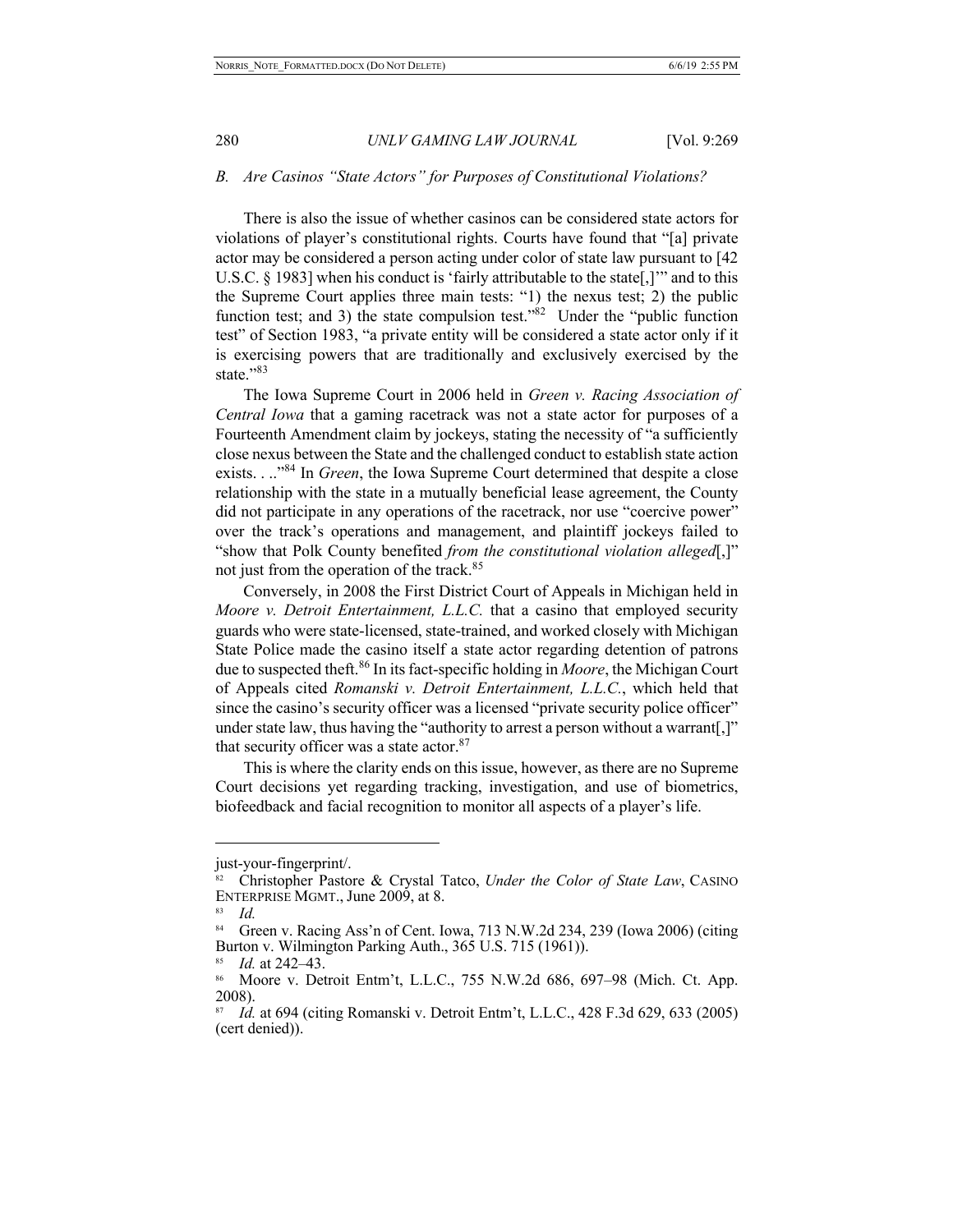*C. If a Casino Is Not a State Actor, Could a Plaintiff Have a Cause of Action for Invasion of Privacy?*

If it is determined that there is no constitutional violation in the covert monitoring and tracking of casino players through this new technology, it's worth considering whether a player could bring an invasion of privacy suit. There are four invasion of privacy torts: intrusion on seclusion, appropriation of name or likeness, publicity given to private life, and publicity placing a person in false light.<sup>88</sup> This section will focus on the possibility that covert, undisclosed monitoring via surveillance and biometrics could constitute intrusion on seclusion.

There are two elements to a claim for intrusion on seclusion: (1) intrusion on the "solitude or seclusion of another or his private affairs or concerns," "physically or otherwise", and (2) whether "the intrusion would be highly offensive to a reasonable person."<sup>89</sup> Therefore, tortious behavior occurs when a defendant has "intentionally intrude[d] into a place, conversation, or matter as to which the plaintiff has a reasonable expectation of privacy."<sup>90</sup> In *Hernandez v*. *Hillsides, Inc.,* the defendant employer's use of video surveillance equipment to catch unauthorized computer use was found not to be an invasion of privacy because it was narrowly tailored to a specific focus, and prompted by legitimate business concerns.<sup>91</sup>

Potential plaintiffs would have a difficult time proving they have a reasonable expectation of privacy in a casino, due to the widespread knowledge that casinos employ camera surveillance to monitor guests and money and prevent problems with either. Additionally, it is true that it is harder to question the reasonableness of an expectation of privacy outside of one's home.<sup>92</sup> However, while the conscious presence of cameras to ensure personal and financial safety may be known and accepted, the inquiry shifts to whether it is reasonable to expect the gathering of personal information through biometrics, facial recognition, and the extent of other personal information collected by casinos.<sup>93</sup>

Furthermore, the tort is difficult to show as it is unreasonable for a patron to expect "seclusion" within a casino or on casino property. Restatement (Second) of Torts §652B Comment (a) explains that the intrusion must be to one's "person

<sup>88</sup> RESTATEMENT (SECOND) OF TORTS, § 652A (AM. LAW INST. 1977).

<sup>89</sup> *Id.* § 652B

<sup>&</sup>lt;sup>90</sup> Hernandez v. Hillsides, Inc., 211 P.3d 1063, 1072 (Cal. 2009).

<sup>&</sup>lt;sup>91</sup> *Id.* at 1082.

<sup>92</sup> *See* Steven Penney, *Reasonable Expectations of Privacy and Novel Search Technologies: An Economic Approach*, 97 J. Crim. L. & Criminology 477, 483 (2007).

<sup>93</sup> *See* ERIC Z. WYNN, PRIVACY IN THE FACE OF SURVEILLANCE: FOURTH AMENDMENT CONSIDERATIONS FOR FACIAL RECOGNITION TECHNOLOGY 46–47 (March 2015).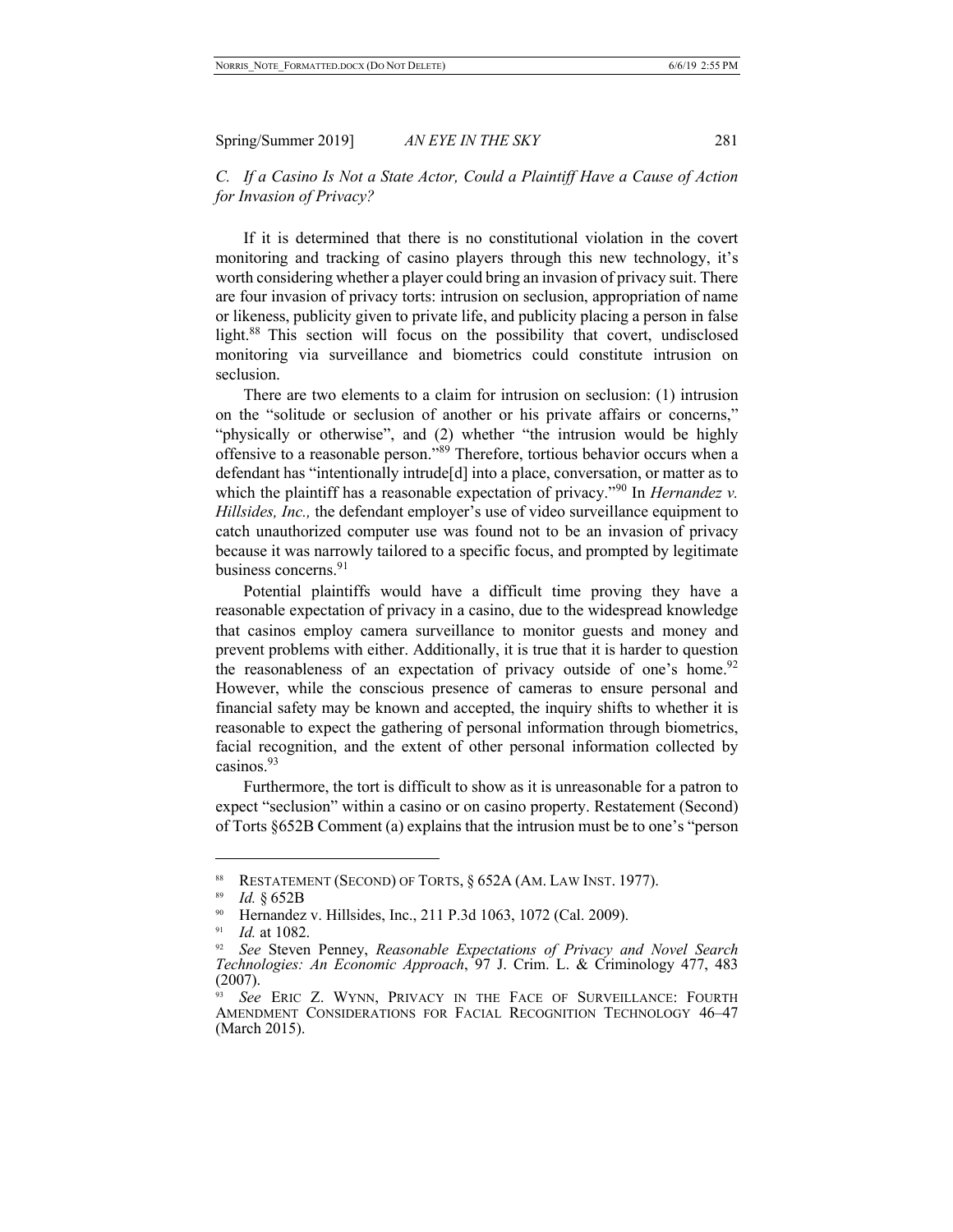or as to his private affairs or concerns," and the drafters use the word "private" multiple times.<sup>94</sup> Indeed, the comment references that there was no liability for intrusion on seclusion where a defendant monitored a "special line not to be used for private calls<sup>[1,1995</sup>] It is unlikely that a court would find that there was a reasonable expectation of privacy from video surveillance and facial recognition while at a slot machine within a casino.

The "seclusion" alleged, however, could be argued regarding the collection and/or monitoring of a player's biometric data. In 1998, the Colorado Court of Appeals in *Doe v. High-Tech Institute* found that an uncontested HIV test on a student's blood sample constituted an intrusion on seclusion as it was an "intrusion[] into a person's private concerns based upon a reasonable expectation of privacy in that area."<sup>96</sup> Here, the court recognized that "there is a generally recognized privacy interest in a person's body[,]" adding that "[b]ecause personal information concerning a person's health may be obtained through one's blood, urine, and other bodily products, such products cannot be extracted from a person or initially tested without either consent or proper authorization."<sup>97</sup> Additionally, the court went on to recognize a "privacy interest in information concerning one's health[,]" stating that consent was necessary before collecting a person's health records.<sup>98</sup> Finally, they addressed that the level of intrusiveness is not determined by the "minimal" size of the act, but rather by the level of offensiveness of the action.<sup>99</sup> "Indeed, 'the most basic violation [of one's right to privacy] possible involves the performance of unauthorized tests—that is, the non-consensual retrieval of previously unrevealed medical information that may be unknown even to [plaintiff][.]"<sup>100</sup>

Using *Doe* as a framework, an argument could be made that there is an intrusion on seclusion in collection of biometric data such as that proposed in the aforementioned "stress detecting input device for a gaming machine" patent by Video Gaming Technologies.<sup>101</sup> It remains to be seen how courts will approach the concept of stress level, depression, heart rate, and emotional state, and whether they will view this more as medical data (private) or public information.

## *D. Will Casinos Be Required to Disclose New Monitoring Technology?*

With the patents developed to use the new technology, a large question looms: Will casinos inform players of heightened tracking? After all, a slot

<sup>&</sup>lt;sup>94</sup> RESTATEMENT (SECOND) OF TORTS,  $\S 652B$  cmt. a (AM. LAW INST. 1977).

*Id.* (REPORTER'S NOTES).

Doe v. High-Tech Inst., Inc., 972 P.2d 1060, 1061, 1068 (Colo. App. 1998)

<sup>97</sup> *Id*. at 1068.

<sup>98</sup> *Id*.

*Id.* at 1069.

<sup>100</sup> *Id.* at 1070, (citing Norman-Bloodsaw v. Lawrence Berkeley Lab.*,*135 F.3d 1260, 1269 (9th Cir. 1998)).

<sup>101</sup> *See* U.S. Patent No. 9,754,445 (filed Dec. 31, 2013).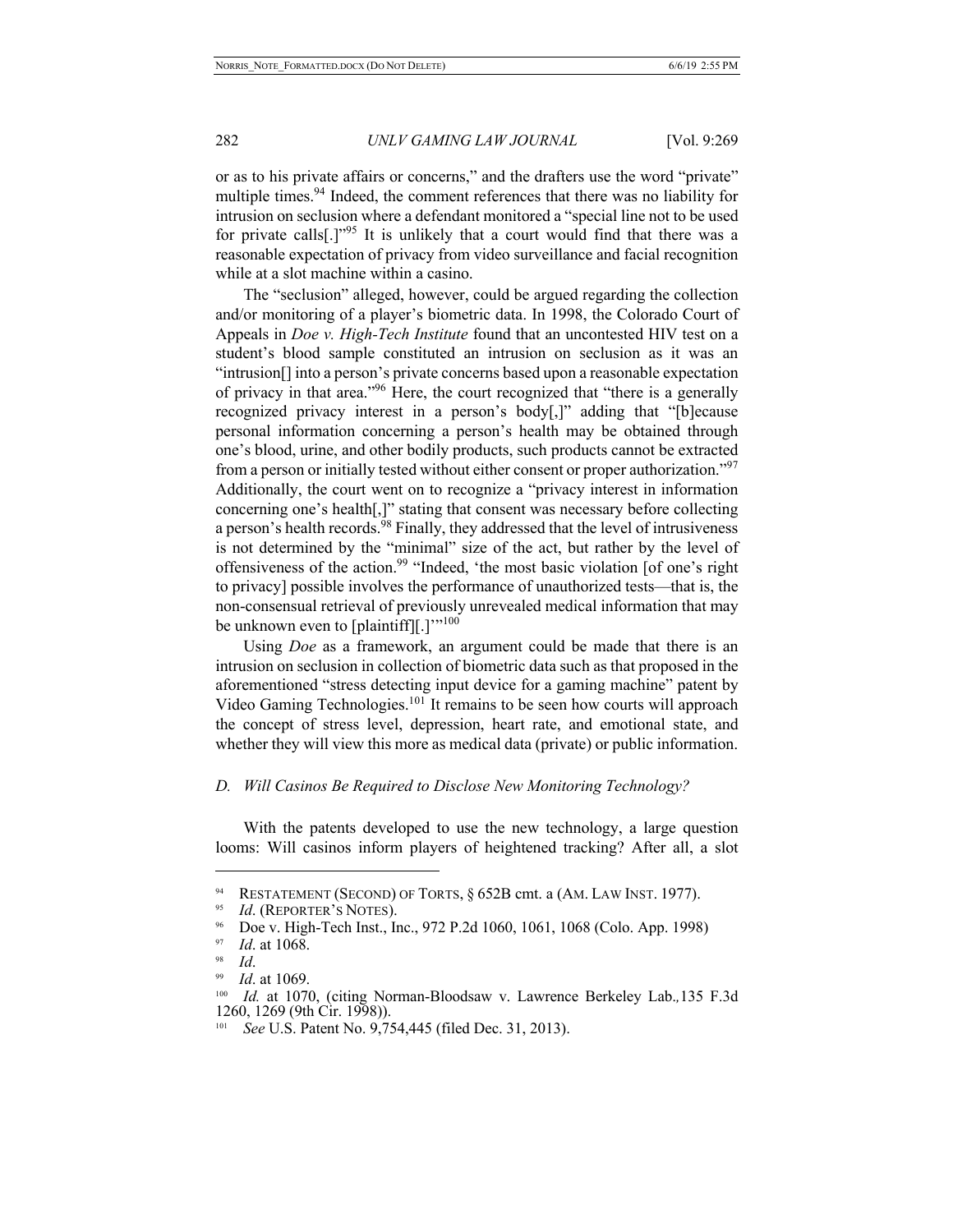machine that reads your fingerprint when you press a button could appear to be a tortious invasion of privacy, or an unreasonable search and seizure in violation of the Fourth Amendment.

Withholding this information from players and guests can be considered an additional security measure. The director of security at a casino in Maryland, while being interviewed for an article on casino security, flatly refused to confirm details about the surveillance system out of concern that too much information "might somehow give crooks and cheats an edge." $102$  With a seemingly neverending stream of guests intending to defraud casinos, this makes sense: Don't give the public an edge to develop ways around your security system.<sup>103</sup>

The American Civil Liberties Union will likely take a different stance on this matter. Back in 2010, the City of Tampa admitted that its use of facial recognition software, deployed on public streets and later at Super Bowl XXXV to identify threats among attendees, had failed to result in any arrests or tangible positive outcomes, despite the city's receipt of hefty federal grants.<sup>104</sup> The ACLU reached out to Tampa officials after learning of their use of surveillance and facial recognition, and called for public hearings to inform the public of the technology's use and address any concerns.<sup>105</sup> The ACLU expressed concern with the fact that the technology can be "used in a passive way that doesn't require the knowledge, consent, or participation of the subject"<sup>106</sup> as demonstrated by the fact that thousands of fans who attended Super Bowl XXXV had no idea they were being "silently digitized and matched up against the mug shots of criminals and terrorists[.]"<sup>107</sup>

States do have laws in place to mandate security of personal information collected by casinos, and as of 2010, forty-six states had enacted these laws.<sup>108</sup> For example, Nevada enacted NRS 603A to address the security of personal information required by state law and mandated notification when there is

<sup>&</sup>lt;sup>102</sup> Freedom du Lac, *supra* note 26.

See *id*.

<sup>104</sup> *See* Ryan Singel, *Jan. 28, 2001: Hey, Don't Tampa With My Privacy*, WIRED (Jan. 28, 2010, 12:00 AM), https://www.wired.com/2010/01/0128tampa-superbowl-facial-recognition/.

<sup>105</sup> *See id.*; PRESS RELEASE, AMERICAN CIVIL LIBERTIES UNION, ACLU CALLS FOR PUBLIC HEARINGS ON TAMPA'S "SNOOPER BOWL" VIDEO SURVEILLANCE (Feb. 1, 2001), *available at* https://www.aclu.org/news/aclu-calls-public-hearings-tampas- snooper-bowl-video-surveillance.

<sup>106</sup>*Facial Recognition Technology*, ACLU, https://www.aclu.org/issues/privacy- technology/surveillance-technologies/face-recognition-technology (last visited May 14, 2019).

<sup>&</sup>lt;sup>107</sup> Press Release, *supra* note 105.<br><sup>108</sup> Letter from Randall E. Savre

Letter from Randall E. Sayre, Member, Nev. Gaming Control Bd., to All Nonrestricted Licensees Who Maintain Personal and/or Financial Information of Patrons in a Computerized Database and Interested Persons (Dec. 15, 2010), *available at*

https://gaming.nv.gov/modules/showdocument.aspx?documentid=5571.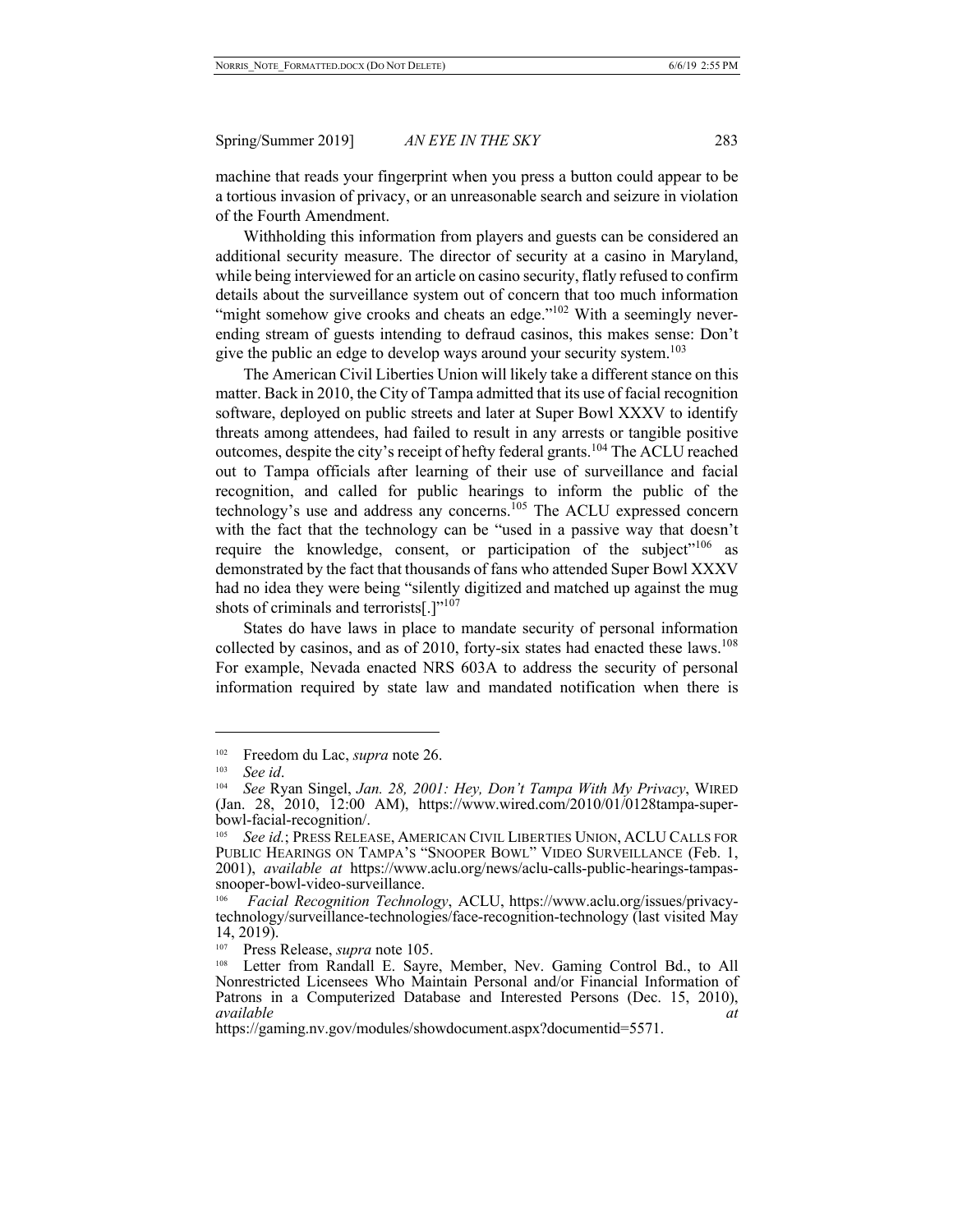unauthorized access.<sup>109</sup> However, Nevada "does not require a business to destroy [personal information] after a certain period of time[,]" meaning that casinos can hold on to player information indefinitely.<sup>110</sup> In response to technological developments, several states, such as Illinois, Texas, and Washington, have passed "Biometric Information Privacy" acts.<sup>111</sup> In 2014, Congress even entertained a Biometric Information Privacy Act, to prevent and set penalties for unauthorized disclosure of biometric information.<sup>112</sup> This bill was sponsored by Congressman Steve Stockman from Texas, but it died in the 113th Congress in 2014, and has not been introduced since. $113$ 

The unknown future uses of tracking facial movements and player biometrics has yet to be addressed by the ACLU, but will likely lead to the same result: casinos have a substantial amount of information on players as it is—to add physical characteristics, fingerprints, and facial scanning could mean the casino has a more thorough database on citizens than the government.

## *E. What Illinois' Biometrics Privacy Information Act Could Indicate for States and Private Companies Moving Forward*

Illinois passed the Biometric Privacy Information Act in 2008 as a reaction to proposed testing of "biometric-facilitated financial transactions, including finger-scan technologies at grocery stores, gas stations, and school cafeterias" in Chicago.<sup>114</sup> The Biometric Information Privacy Act (BIPA) "forbids the unauthorized collection and storing of some types of biometric data."<sup>115</sup> This means that biometric information (defined as "a retina or iris scan, fingerprint, voiceprint, or scan of hand or face geometry $^{\prime\prime}$ <sup>116</sup>) taken surreptitiously and then shared or used to map facial features for recognition is prohibited by law: A person needs to be informed of the photograph and give their consent for it to be

<sup>109</sup> *Id.*

<sup>110</sup> Karl Rutledge, et al., *Casino Player Clubs & Nevada's Data Protection Requirements*, CASINO ENTERPRISE MGMT. (Dec. 2013), *available at* https://www.lrrc.com/files/Uploads/Documents/Rutledge\_1213.pdf.

<sup>111</sup> Karla Grossenbacher & Christopher W. Kelleher, *Hazards Ahead: Uptick in Biometric Privacy Laws Can Put Employers in Hot Seat*, SEYFARTH SHAW (Oct. 3, 2017), https://www.laborandemploymentlawcounsel.com/2017/10/hazards-ahead-<br>uptick-in-biometric-privacy-laws-can-put-employers-in-hot-seat/#.<br><sup>112</sup> See Biometric Information Privacy Act, H.R. 4381, 113th Cong. 8.4.(2014).(e

<sup>112</sup> *See* Biometric Information Privacy Act, H.R. 4381, 113th Cong. § 4 (2014) (as introduced by H.R.).

<sup>&</sup>lt;sup>113</sup> See H.R. 4381 - *Biometric Information Privacy Act*, CONGRESS.GOV, https://www.congress.gov/bill/113th-congress/house-bill/4381/all- actions?q=%7B%22search%22%3A%5B%22H.+R.+4381+113th+Congress%22%

<sup>5</sup>D%7D&r=3 (last visited May 14, 2019).

<sup>&</sup>lt;sup>114</sup> 740 ILL. COMP. STAT.  $14/1$ ,  $14/5$  (2008).<br><sup>115</sup> Rivera y Google Inc. 238 F Supp. 3d

<sup>115</sup> Rivera v. Google, Inc., 238 F. Supp. 3d 1088, 1090 (N.D. Ill. 2017).

<sup>116</sup> *Id.* at 1094-95.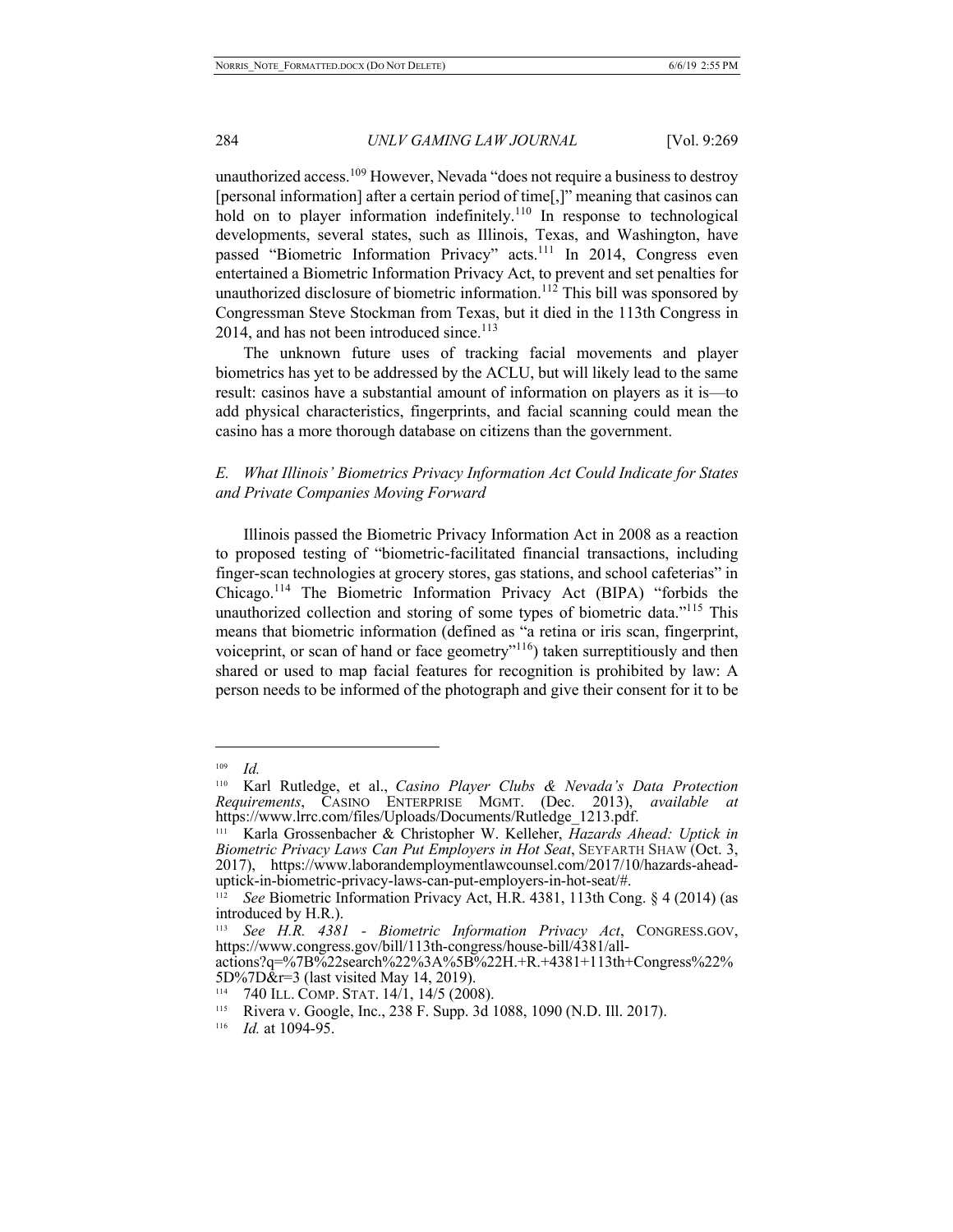used.<sup>117</sup> In a 2017 case out of Illinois, Google's use of photographs to create facial scans of plaintiffs was found to constitute a "biometric identifier," despite the Illinois Privacy Act's exclusion of "photographs" from its definition.<sup>118</sup>

Most concerning for casinos is the provision within BIPA that allows "[a]ny person aggrieved by a violation of this Act. . .a right of action in a State circuit court[.]"<sup>119</sup> Defendants found to have acted intentionally, recklessly, or negligently are liable for damages: "liquidated damages of \$1,000 or actual damages, whichever is greater" for those acting negligently, and "liquidated damages of \$5,000 or actual damages, whichever is greater" for those acting intentionally or recklessly.120 Remedies also can include attorney fees and injunctive relief.<sup>121</sup>

As the use of technology has increased, so have the number of lawsuits. Illinois residents have sued local businesses and world-wide companies alike for their use of facial recognition software and fingerprint scans, and have engaged in class action suits to take on major corporations on behalf of all persons affected through the use of biometrics.122 In *Norberg v. Shutterfly, Inc.*, a plaintiff brought a class action lawsuit against Shutterfly, an online photo-sharing company, alleging that the company's "facial recognition capabilities to identify and categorize photos based on the people in the photos" and "collecting, storing, and using the biometrics (face geometry)" of users was in violation of BIPA.<sup>123</sup> *Norberg* is particularly troublesome for companies: Although the plaintiff was not a user of Shutterfly's services, in denying the defendant's motion to dismiss, the Court found that the plaintiff had "plausibly stated a claim for relief under the BIPA" merely due to the fact that he could potentially be affected by their facial recognition technology.<sup>124</sup> Additionally, the Illinois Supreme Court in *Rosenbach v. Six Flags Entertainment Corporation* overturned a lower court and held that a plaintiff alleging a violation of BIPA "need not allege some actual injury or adverse effect, beyond violation of his or her rights under the Act, in order to qualify as an 'aggrieved' person and be entitled to seek liquidated damages and injunctive relief pursuant to the Act."<sup>125</sup>

Notice seems to be the underlying theme of the recent Illinois cases. A recent class action complaint filed against Wow Bao restaurant in Illinois alleges that

<sup>117</sup> *Id.* at 1093. *See also* 740 ILL. COMP. STAT. 14/15 (2008).

<sup>118</sup>*Rivera*, 238 F. Supp. 3d at 1096–97. 119 740 ILL COMP. STAT. 14/20 (2008).

<sup>120</sup> *Id.*

<sup>121</sup> *Id*.

<sup>&</sup>lt;sup>122</sup> Amy Korte, *Illinois Employers Flooded with Class-Action Lawsuits Stemming from Biometric Privacy Law*, ILL. POLICY (Oct. 17, 2017), https://www.illinois policy.org/illinois-employers-flooded-with-class-action-lawsuits-stemming-from-<br>biometric-privacy-law/.<br><sup>123</sup> Norberg v. Shutterfly, Inc., 152 F. Supp. 3d 1103, 1106 (N.D. Ill. 2015).<br><sup>124</sup> See id

<sup>&</sup>lt;sup>124</sup> *See id.*<br><sup>125</sup> **Rosenk** 

<sup>125</sup> Rosenbach v. Six Flags Entm't Corp., No. 123186, 2019 WL 323902, at \*8 (Ill. Jan. 25, 2019).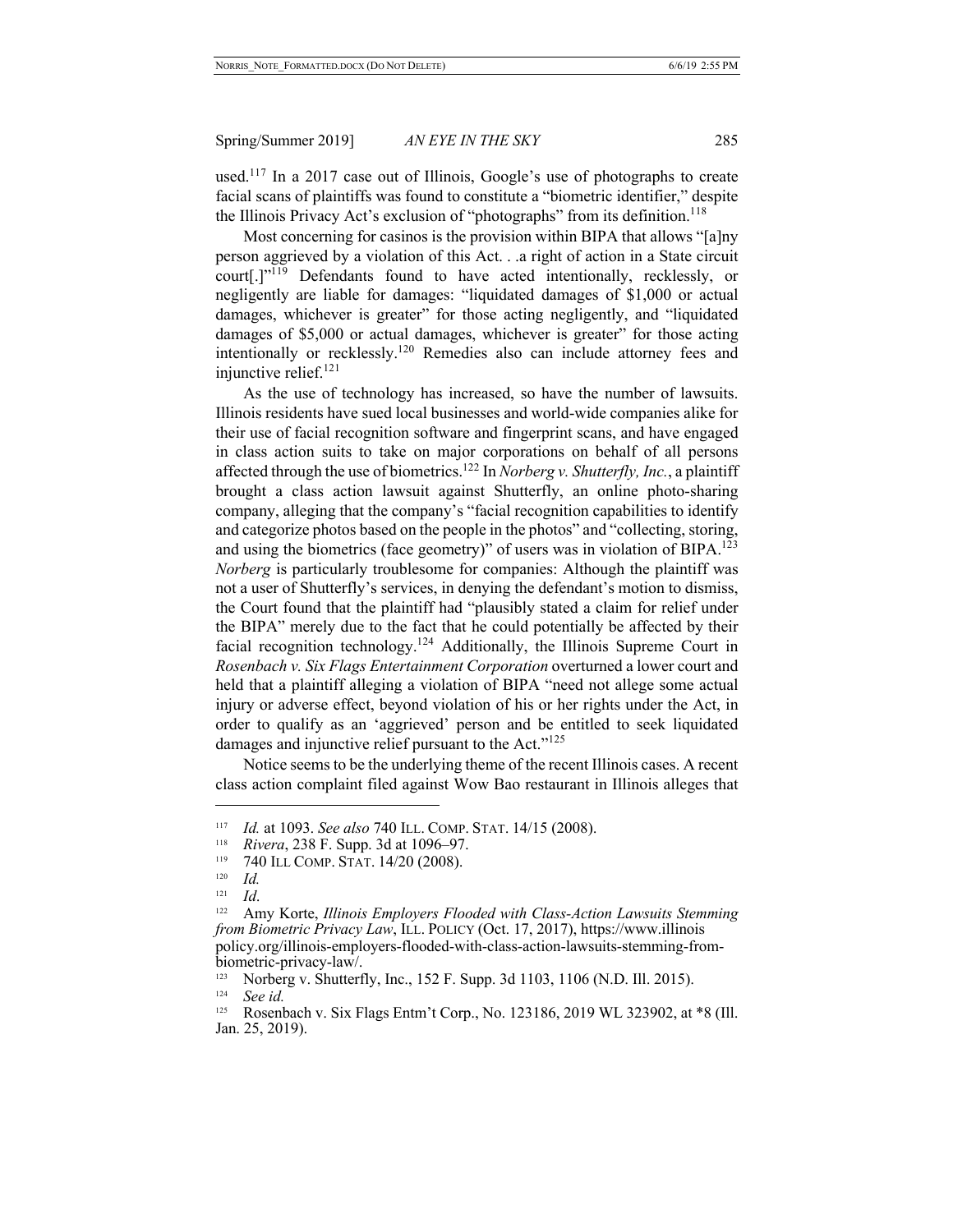the plaintiff's main concerns regarding the restaurant's acquiring facial biometric data to provide "authentication for food and beverage purchases" are the failure to notify consumers of the "specific purpose and length of time" relating to collection of their biometric data, the need to "[p]rovide a publicly available retention schedule and guidelines for permanently destroying" biometric data, and the need to obtain "a written release. . .to collect, capture, or otherwise obtain their facial biometrics, as required by  $BIPA.^{"126}$ 

The impact of these cases on casinos who choose to incorporate biometric data collection could be huge. Obtaining consent from casino players would not be enough; casinos would have to obtain consent from everyone walking through the doors, as a facial-recognition camera system in the sky or in slot machines could collect and store data on all persons inside or near the casino.

# III. THE MORALITY DECISION: USE THIS INFORMATION FOR GOOD OR EVIL?

The sheer amount of player and guest information that casinos compile and hold perpetually is of a size beyond comprehension. Back in 2001, CNN reported that MGM Resorts International's Mirage Las Vegas Hotel & Casino had a sixterabyte database of its customers, and the casino boasted that it could "tell you which of its 9 million customers are poker players who also like onions on their hamburgers."<sup>127</sup> Additionally, Harrah's Las Vegas Hotel & Casino has reported that it does not delete any customer data; unable to anticipate future uses for the information, it has retained all customer data since  $1995$ .<sup>128</sup> The amount and diversity of information retained by casinos leads to questions regarding how it is being used. This information can be used to benefit consumers, such as by providing a customized and personal experience for players, and combating problem gambling by identifying risk factors before a player loses it all.<sup>129</sup> For the casino, this data can help establish trends such as "[i]dentification of peak hours and low occupancy hours" as well as "[i]ncreased retention of players<sup>[1]</sup><sup>130</sup> However, it could foreseeably be used to manipulate customers and

<sup>126</sup> Class Action Complaint at 3, 7, Regina Morris v. Wow Bao Franchising, L.L.C.*,* No. 2017-CH-12029 (Ill. Cir. Ct. Sept. 5, 2017). *See also* Class Action Complaint, Howe v. Speedway LLC, No. 2017-CH-11992, 2017 WL 4019942, ¶ 5 (Ill. Cir. Ct. Sept. 1, 2017) (alleging violations of BIPA because of a lack of requisite notice and consent, and failure to post a data retention schedule); Jeffrey D. Neuburger, *Wow! Illinois Biometric Privacy Suits Proliferate*, NAT'L L. REV. (Sept. 27, 2017) https://www.natlawreview.com/article/wow-illinois-biometric-privacy-suits- proliferate (discussing the *Wow Bao* and *Speedway* complaints).

Nash, *supra* note 8.

<sup>128</sup> *Id.*

<sup>&</sup>lt;sup>129</sup> See Tony Bradley, *AI is Transforming the World of Online Casino Gambling*, TECHSPECTIVE (Feb. 19, 2018), https://techspective.net/2018/02/19/ai-transforming-world-online-casino-gambling/.

<sup>130</sup> *Player Tracking & Rewards,* DELTA CASINO SYSTEMS, https://lydiancms.com/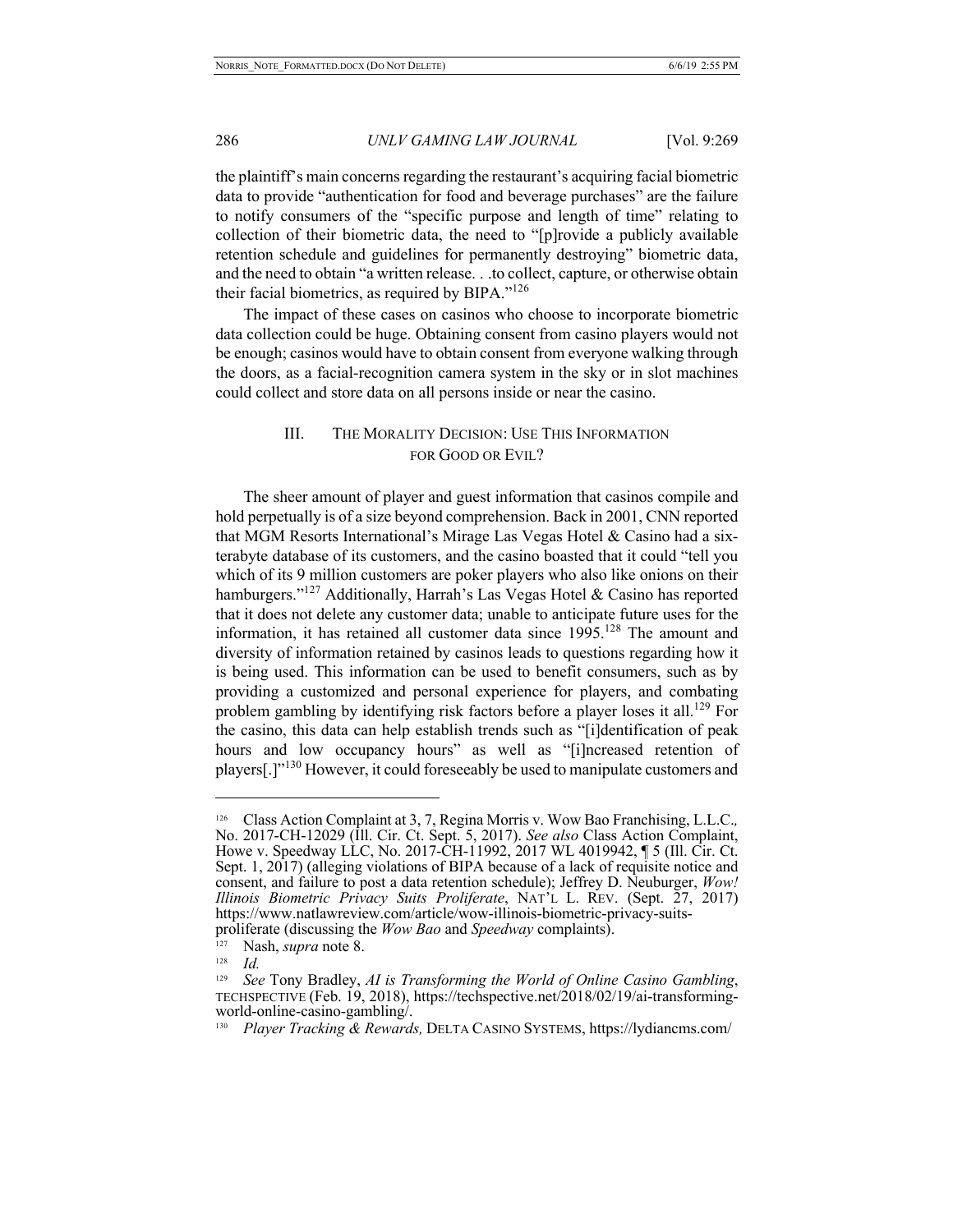encourage problem gambling, and this data further runs the ever-present risk of a security breach.<sup>131</sup>

# *A. How this Advanced Player Tracking Technology Can Benefit Consumers/Players*

With online gambling becoming more prevalent, and the average consumer spending more time on their phone than out socially, casinos are evolving to provide a more personalized experience through "personal attention" that shows that you are important to them.<sup>132</sup> Through tracking player information and equipping facial recognition and fingerprint-scanning software, casinos can identify their preferred customers and high rollers as soon as they step onto the property, enabling staff to give them the "red-carpet treatment": "[w]e make sure they have flowers in the room, a drink in the hand and reservations at the restaurant $[.]$ "<sup>133</sup>

This new technology can give players an immersive experience: Indian Gaming Magazine, reporting on Novomatic Biometric Systems (NBS), states that the technology will allow "the entire offering within a resort [to] be accessed via [players'] fingertips[,]" allowing a "single wallet across land-based, online, mobile and social casinos, which encourages play, as well as ensuring prompt and accurate payments."<sup>134</sup> The magazine continues that the biometric experience will be a natural transition to players, many of whom are accustomed to fingerprint scanners to unlock their phones and pay for items.<sup>135</sup> Novomatic sees their fingerprint scanner technology, which creates a "template of the fingerprint" and uploads it to a local and central server with a one-million template capacity, as providing "[c]ontrolled access to gaming premises/gaming floors" (preventing access by minors), "[a]ccess to the gaming machine" (to promote "responsible gaming"), "[t]ransfer of credits between gaming machines and ATM/cash desks[,]" and use for food and betting purchases.<sup>136</sup>

Additionally, tracking players at machines—through facial recognition or player loyalty cards—enables the casino to customize players' experiences. The

features/player-tracking-rewards/ (last visited May 14, 2019).<br><sup>131</sup> See Michael Kaplan, *How Vegas Security Drives Surveillance Tech Everywhere*, <sup>131</sup> See Michael Kaplan, *How Vegas Security Drives Surveillance Tech Everywighter Popular Mechanics (Jan. 1, 2010), https://www.popularmechanics.com/tech* nology/security/how-to/a5226/4341499/ (explaining advanced technology in the casino industry and its resulting susceptibility to breach).

<sup>132</sup> *See id.*

<sup>&</sup>lt;sup>133</sup> Nash, *supra* note 8.<br><sup>134</sup> *Technology Frontry* 

<sup>134</sup> *Technology Frontrunner: Novomatic Biometric Systems*, INDIAN GAMING, Mar. 2016, at 58.

<sup>135</sup> *See id*.

<sup>136</sup> *Novomatic Biometric Systems*, NOVOMATIC, http://www.novomatic.com/en/ products/gaming/games/novomatic-biometric-systems (last visited May 14, 2019) [hereinafter NBS].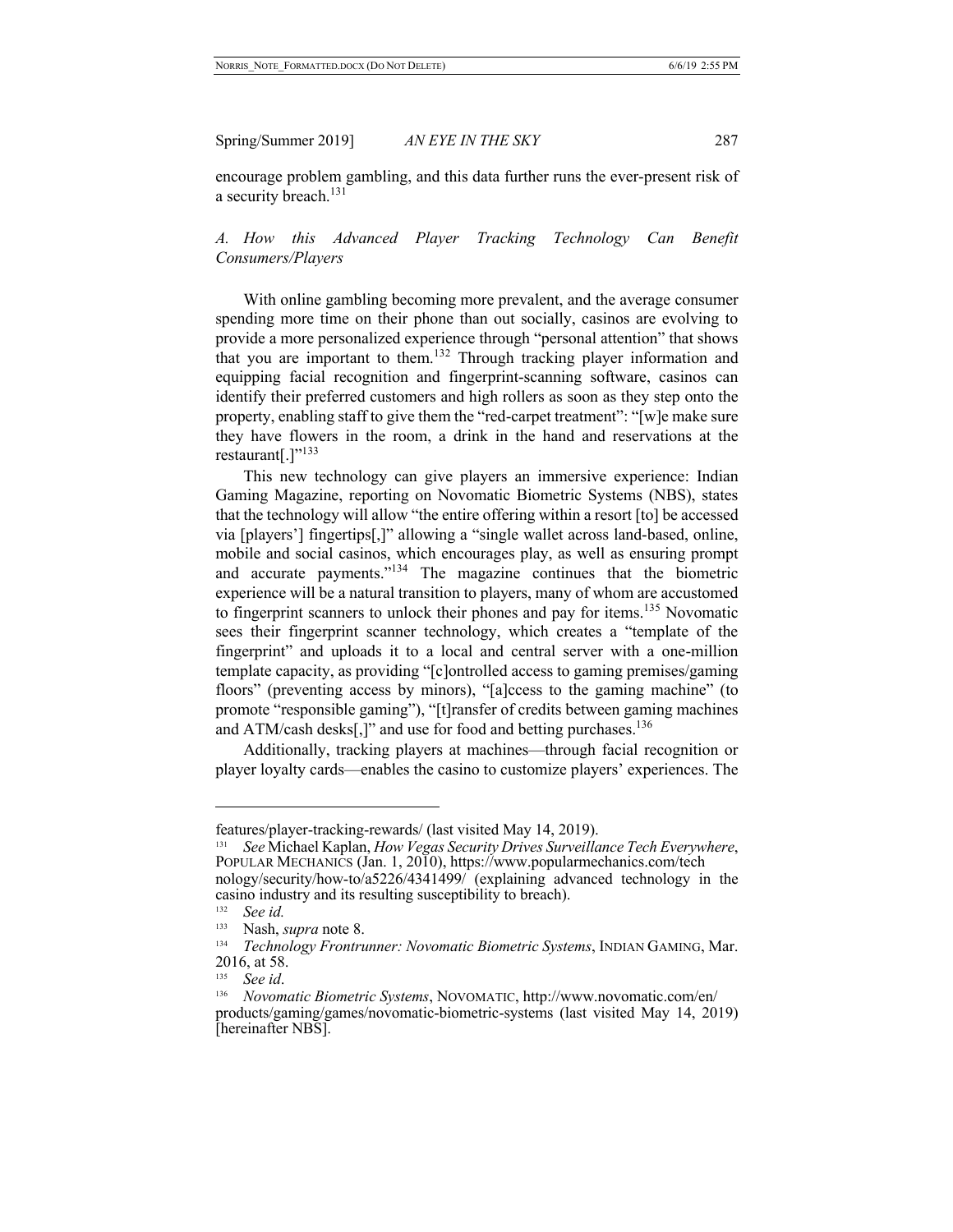Aria casino's slot machines are on a server, "allowing supervisors to alter machines simply by pushing backroom buttons that can change games, odds and limits to suit the player or the situation. If a player is in town for the National Finals Rodeo, the slot machine could load up a game with a rodeo theme. . .[i]t'll even wish him happy birthday."137

Finally, this technology can also be used to help prevent problem gambling. If casinos were to adapt biometric recognition combined with machines on a server, "it would give players the ability to opt out. So you could go to casinos. . .and say, 'Hey I don't want to gamble anymore. It's not for me, I have a problem.' And the way bio metric recognition would work, is if you were to sit down at the machine, it would literally not let you bet."<sup>138</sup> Additionally, following the Novomatic model, a casino could recognize a problem gambler (or the gambler could self-identify to the casino), and that gambler could be shut off from playing machines through rejection of their fingerprint scan.<sup>139</sup> Problem gamblers are a big issue for casinos, and attempting self-exclusion programs and counseling have had low success rates.<sup>140</sup>

#### *B. How This Technology Can Negatively Impact Players/Guests*

With the growing technology of player tracking and biometrics in casinos, it stands to reason that eventually the casino will know you better than you know yourself. From player's club cards to track what you play and how much you bet, $^{141}$  to facial recognition software with the ability to detect one's sexual orientation<sup>142</sup> and compare facial images with a national database to obtain additional information, there is an almost unlimited amount of information that casinos can obtain about their players in a matter of seconds. There is cause for concern, as casinos are gathering extensive information about your identity, personal life, and associations and storing it within an online database that can be susceptible to hackers; growing technology could lead to manipulation of games to maximize casino profits at the expense of guests, and could increase the risk that problem gambling will be assessed and exploited.

The most obvious concern with a cache of information this large would be cybersecurity breaches. Casinos store an unprecedented amount of player data (MGM Mirage reported six terabytes of data in 2001 alone, and Harrah's

<sup>137</sup> Kaplan, *supra* note 131.

<sup>138</sup> Brian Bull, *Casinos Track Action With All-Seeing Electronic Eye*, IDEASTREAM (May 22, 2012), http://www.ideastream.org/news/casinos-track-action-with-all- seeing-electronic-eye.

<sup>139</sup> *See generally* NOVOMATIC BIOMETRIC SYSTEMS, *supra* note 136.

<sup>140</sup> Jon Woodward & Mi-Jung Lee, *CTV hidden camera probe sparks casino review*, CTV NEWS VANCOUVER (last updated Nov. 27, 2015, 10:02 AM), https://bc.ctvnews .ca/ctv-hidden-camera-probe-sparks-casino-review-1.519256.

<sup>141</sup> Brokopp, *supra* note 8.

<sup>142</sup> Condliffe, *supra* note 36.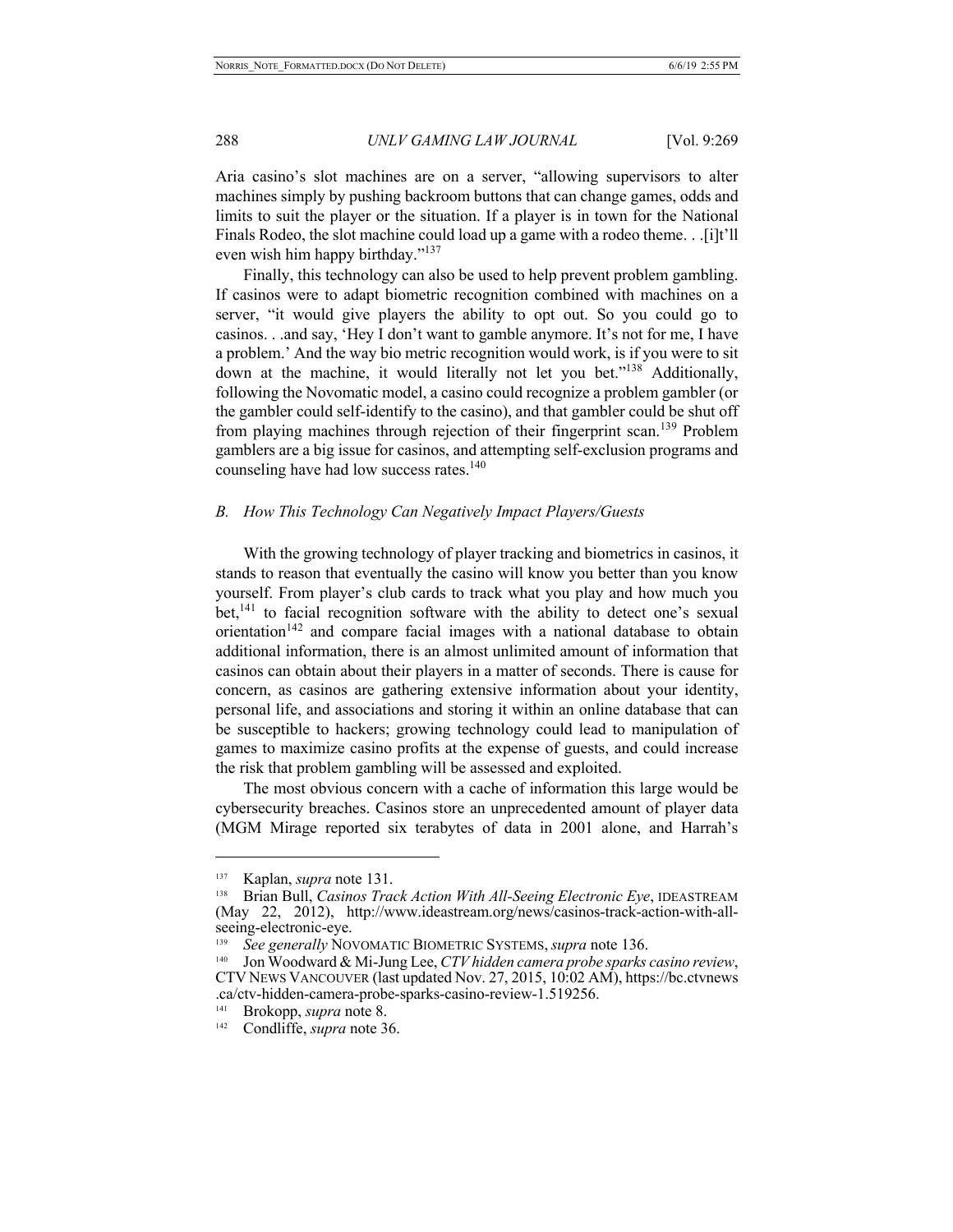reported their database includes information on 23 million people the same  $year<sup>143</sup>$ ), and with a global count of roughly 8,918 casinos and betting  $establishments$  worldwide<sup>144</sup> and more casino chains merging and opening properties around the world, the number of persons affected by a security breach of an information network would likely be larger than that of the 2017 Equifax breach, which is said to have affected 143 million people in the United States.<sup>145</sup> Further, like the Equifax breach, a breach of a casino's information cache would reveal personal information with devastating results—everything from vital statistics (driver's license information) to the routine (shows attended, restaurants visited, slot machines played), and, so far as the facial recognition results are concerned, criminal records unearthed, and persons associated with the casino.<sup>146</sup> Further, the value of these information caches can be astronomical: Caesars Entertainment's vast store of customer data has been valued at about \$1 billion.147

Additionally, through player monitoring, casinos can—and likely will move into the area of personalizing the gambling experience.<sup>148</sup> Through personalization, the machines could be adjusted to provide big wins, withhold wins entirely, and ensure that busier nights are more lucrative for the casinos.<sup>149</sup> The technology and capability to adjust slot machines from a back office already exists, as the New York Times reported in 2006.<sup>150</sup> The New York Times reported that a casino executive could, "[w]ith a few clicks of his computer mouse," adjust all machines on the floor to have new denominations required and new payout schedules.<sup>151</sup> The potential for abuse is staggering: combining the technology to adjust machines with the technology to obtain personal information about players immediately, the casino could theoretically woo high

<sup>143</sup> *See* Nash, *supra* note 8. *See also* Tim Fisher, *Terabytes, Gigabytes, & Petabytes: How Big are They?*, LIFEWIRE (last updated Jan. 7, 20<br>https://www.lifewire.com/terabytes-gigabytes-amp-petabytes-how-big-are-they- $4125169$  (noting that one terabyte is about 1,000 gigabytes. Therefore, to put MGM's

six-terabytes of data in 2001 into perspective, consider that one terabyte would be roughly 130,000 digital photos, and that the Hubble Telescope generates ten terabytes of information every year).

<sup>144</sup>*Worldwide Casinos, Horse Tracks and Other Gaming*, CASINO CITY, http://www.casinocity.com/casinos/ (last visited May 15, 2019).

<sup>145</sup> Gillian B. White, *A Cybersecurity Breach at Equifax Left Pretty Much Everyone's Financial Data Vulnerable*, THE ATLANTIC (Sept. 7, 2017), https://www.theatlantic.com/business/archive/2017/09/equifax-cybersecurity- breach/539178/.

<sup>&</sup>lt;sup>146</sup> See Rutledge, *supra* note 110, at 16.<br><sup>147</sup> Andrew Thompson, *Engineers of Addiction: Slot Machines Perfected Addictive Gaming. Now, Tech Want Their Tricks,* THE VERGE, https://www.theverge.com/ 2015/5/6/8544303/casino-slot-machine-gambling-addiction-psychology-mobilegames (last visited May 14, 2019).<br><sup>148</sup> *See* Tanner, *supra* note 12.

<sup>149</sup> *See id.*

Richtel, *supra* note 57.

<sup>151</sup> *Id.*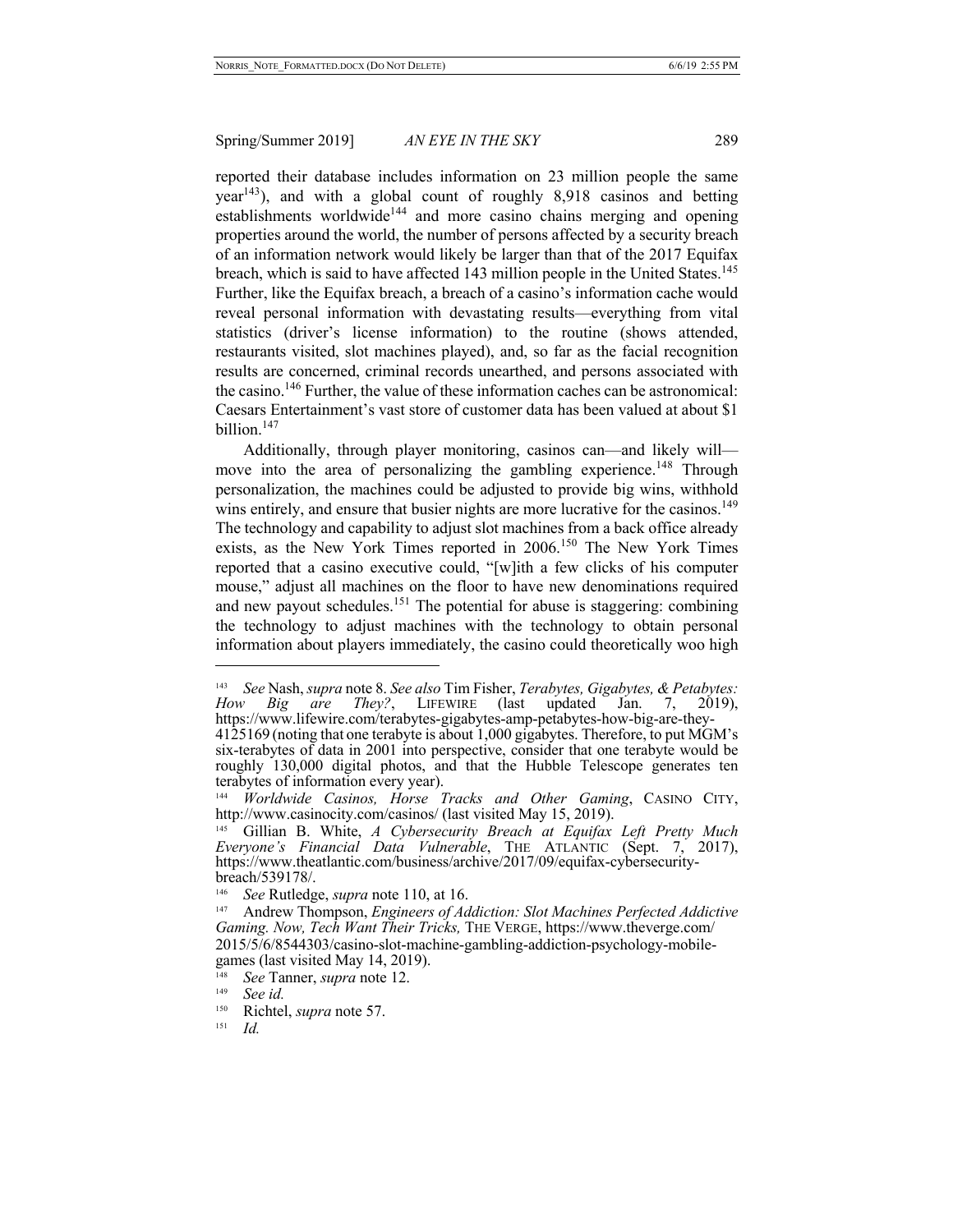rollers by manipulating machines to pay them large sums, while discouraging low-level gamblers by preventing payouts entirely. And monitoring how long someone stays at a machine can allow the casino to manipulate the patron's behavior by providing rewards to encourage longer play.<sup>152</sup>

Finally, there is a growing concern with problem gambling, and the technology addressed in this note creates a dilemma for casinos. By collecting information on machines played, amount of time played, amount bet per hand, and a persons' accrued losses over time and coupling that information with biometrics from their play, such as increased heart rate and the amount they drink, casinos can determine if a player is a problem gambler.<sup>153</sup> Slot machines are profitable because they create an addiction: people are addicted to the rhythm of the game and some claim that machines are designed to "lull [players] into a trancelike state. . ..<sup>"154</sup> Slot machines and their varying, seemingly randomized payouts work in much the same way that food worked in psychologist B.F. Skinner's research on operant conditioning, which showed that a pigeon will press a lever more often if food comes out at random intervals.155

Compulsive gamblers are a huge source of casino profits, with some reports claiming that they account for up to sixty percent of total gambling revenues.<sup>156</sup> Using player tracking to identify problem gamblers could encourage casinos to focus their marketing efforts on these players, attracting them with free play offers, "complimentary drinks and meals, limo service, freebies from the casino gift shop," and more to encourage them to visit, stay longer, and spend more money.<sup>157</sup>

#### IV. CONCLUSION

The world is changing, and technology that was once the subject of sciencefiction novels has crept into our daily lives. From smartphones that are perpetually tracking our GPS location, to facial recognition software that enhances photographs, we are growing increasingly more comfortable with computers, phones, and the internet knowing a bundle of our personal information. For the facial recognition and biometric technology that casinos are entertaining for player tracking, security, and enhancement of customer experience, the comfort level of technology among existing consumers would seem to suggest an easy transition. After all, if one's phone can be unlocked through facial recognition, how far-fetched is a slot machine that can recognize

<sup>152</sup> *See* Thompson, *supra* note 147.

<sup>153</sup> *See generally* John Rosengren, *How Casinos Enable Gambling Addicts*, THE ATLANTIC (Dec. 2016), https://www.theatlantic.com/magazine/archive/2016/12/ losing-it-all/505814/.

 $\frac{154}{155}$  *Id.* 

<sup>&</sup>lt;sup>155</sup> *See* Thompson, *supra* note 147.

<sup>156</sup> Rosengren, *supra* note 153.

<sup>157</sup> *Id.*